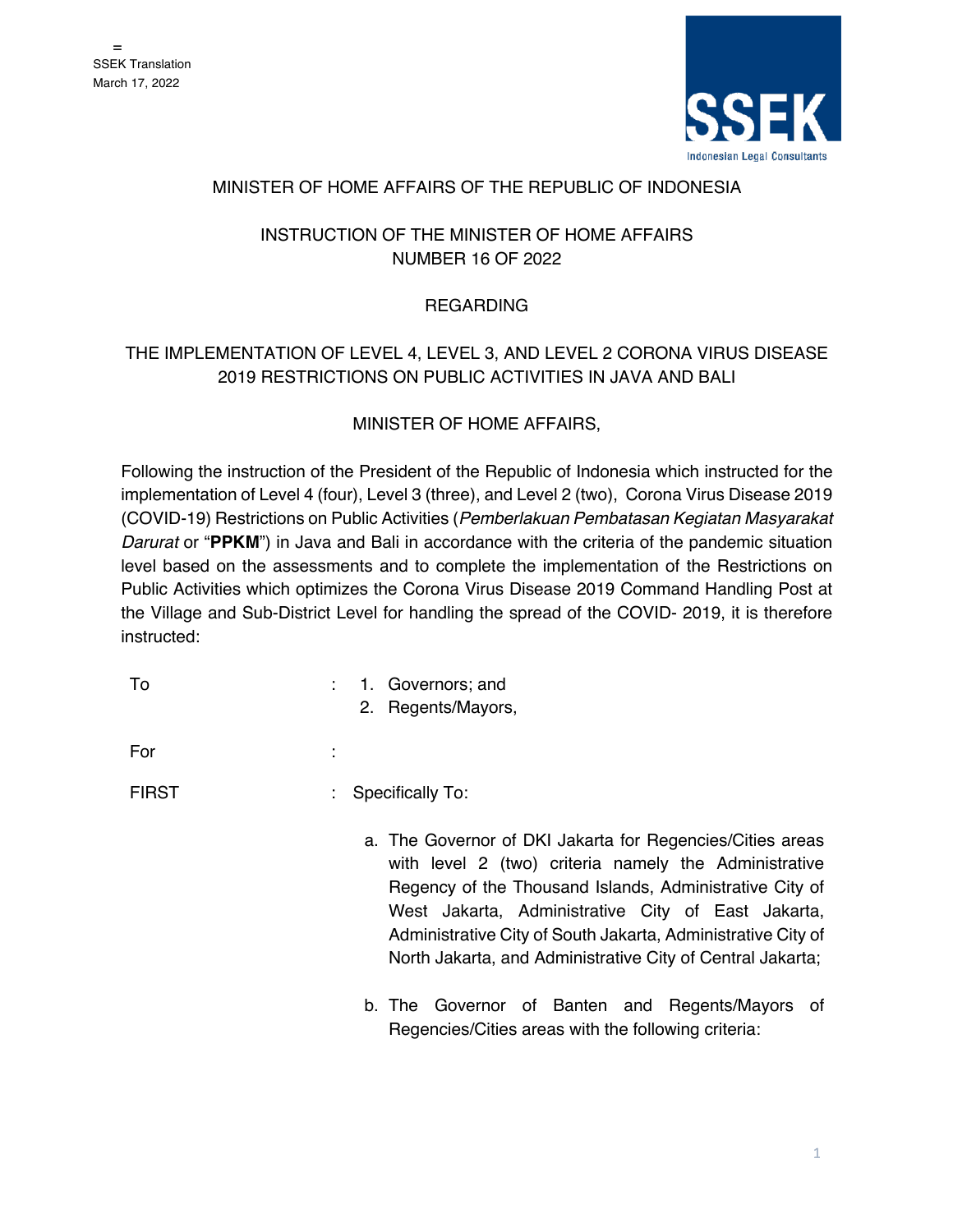

- 1) level 2 (two) criteria namely City of Tangerang, Regency of Tangerang, Regency of Serang, Regency of Lebak, and City of South Tangerang;
- 2) level 3 (three) namely City of Cilegon, Regency of Pandeglang, and City of Serang;
- c. The Governor of West Java and Regents/Mayors of Regencies/Cities with the following criteria:
	- 1) level 2 (two) namely City of Sukabumi, City of Bogor, City of Bekasi, Regency of Tasikmalaya, Regency of Sukabumi, Regency of Pangandaran, City of Depok, Regency of Cirebon, Regency of Cianjur, Regency of Ciamis, Regency of Bogor and Regency of Bekasi; and
	- 2) level 3 (three) namely Regency of Kuningan, City of Cirebon, City of Bandung, Regency of Purwakarta, Regency of Majalengka, City of Tasikmalaya, City of Cimahi, City of Banjar, Regency of Kawarang, Regency of Indramayu, Regency of West Bandung, Regency of Bandung, Regency of Sumedang, Regency of Subang and Regency of Garut,
- d. The Governor of Central Java and Regents/Mayors of Regencies/Cities with the following criteria:
	- 1) level 2 (two) namely Regency of Rembang, Regency of Purbalingga, Regency of Kudus, Regency of Kebumen, Regency of Banjarnegara, Regency of Jepara, Regency of Grobogan, Regency of Brebes, and Regency of Blora;
	- 2) level 3 (two) namely Regency of Wonosobo, Regency of Wonogiri, Regency of Temanggung, Regency of Tegal, Regency of Sukoharjo, Regency of Sragen, Regency of Purworejo, Regency of Pemalang, Regency of Pati, Regency of Magelang, City of Tegal,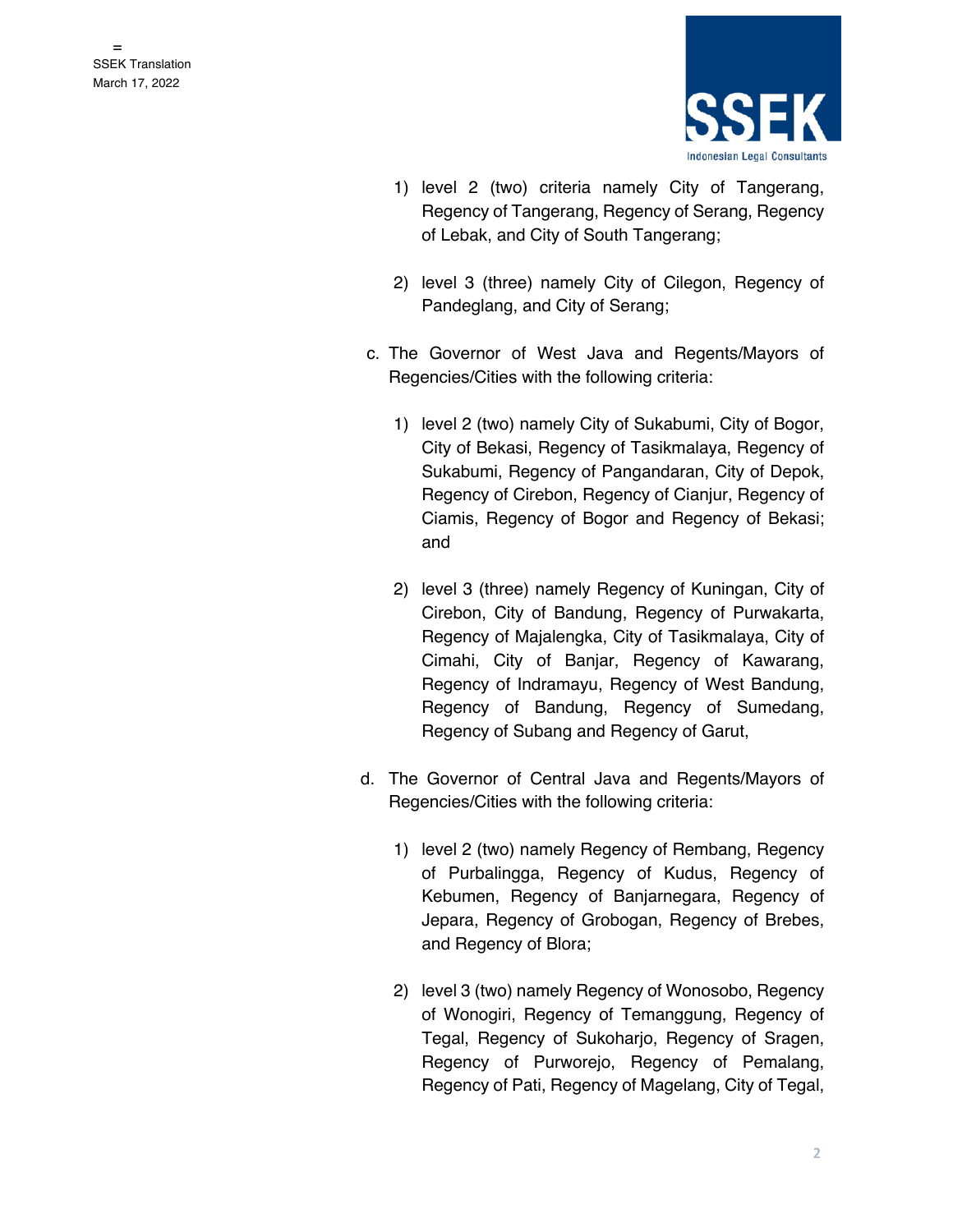

City of Surakarta, City of Semarang, City of Pekalongan, Regency of Klaten, Regency of Kendal, Regency of Karanganyar, Regency of Cilacap, Regency of Banyumas, Regency of Semarang, Regency of Pekalongan, Regency of Boyolali, Regency of Batang, Regency of Demak; and

- 3) level 4 (four) namely City of Magelang,
- e. The Governor of the Special Region of Yogyakarta and Regents/Mayors of Regencies/Cities with the level 4 (four) criteria namely Regency of Sleman, Regency of Bantul, City of Yogyakarta, Regency of Kulonprogo, and Regency of Gunungkidul,
- f. The Governor of East Java and Regents/Mayors for Regencies/Cities with the following criteria:
	- 1) level 2 (two) namely Regency of Tulungagung, Regency of Trenggalek, Regency of Situbondo, Regency of Sidoarjo, Regency of Ngawi, Regency of Magetan, Regency of Madiun, City of Surabaya, City of Probolinggo, City of Mojokerto, Regency of Kediri, Regency of Blitar, Regency of Banyuwangi, Regency of Tuban, Regency of Sumenep, Regency of Probolinggo, Regency of Pasuruan, Regency of Mojokerto, Regency of Lamongan, City of Pasuruan, Regency of Jember, Regency of Gresik, and Regency of Bojonegoro;
	- 2) level 3 (three) namely Regency of Ponorogo, Regency of Pacitan, Regency of Lumajang, City of Malang, City of Kediri, City of Blitar, City of Batu, Regency of Jombang, Regency of Bondowoso, Regency of Sampang, Regency of Pamekasan, Regency of Nganjuk, Regency of Malang, Regency of Bangkalan; and
	- 3) level 4 (four) namely City of Madiun,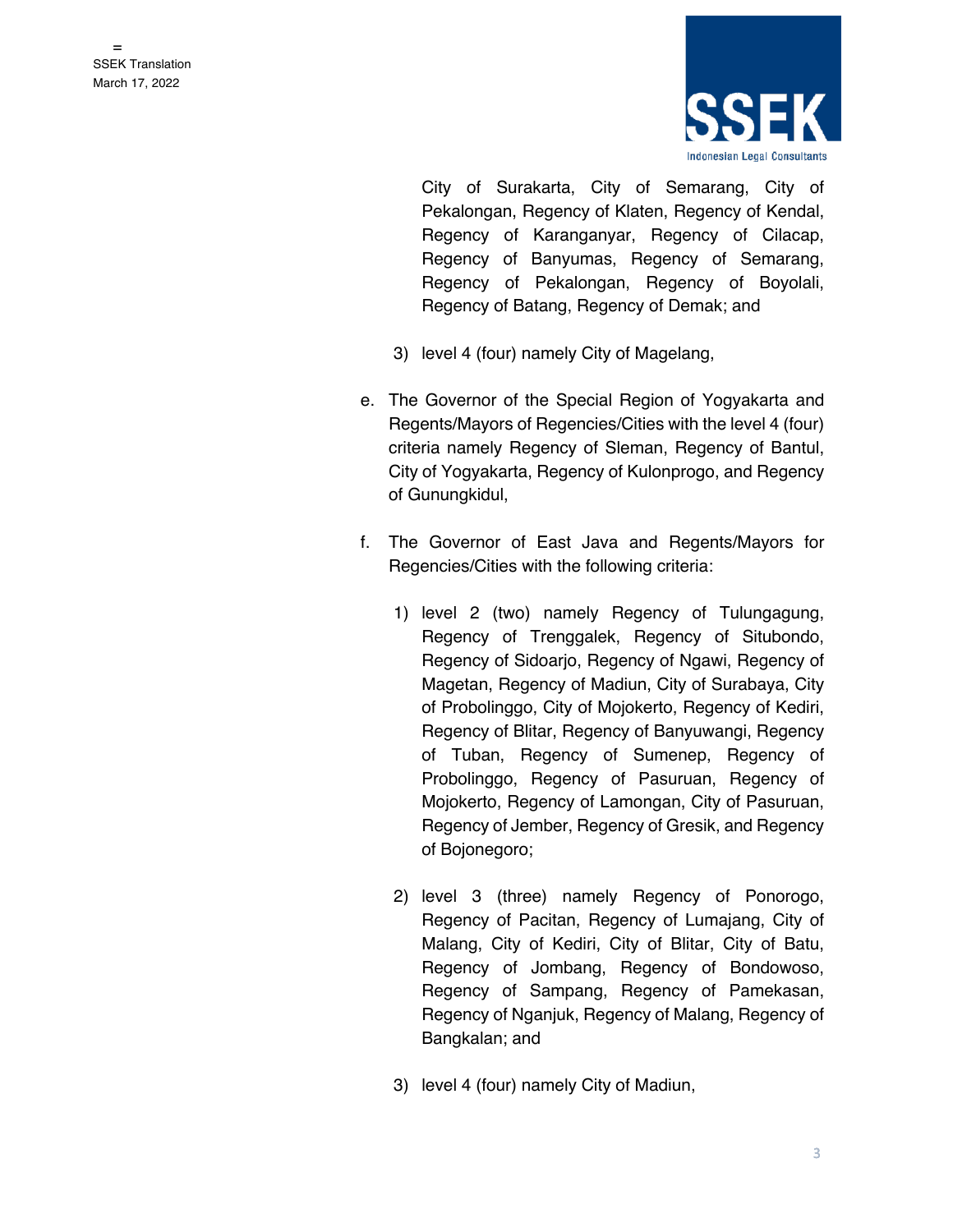

- g. The Governor of Bali and Regents/Mayors for Regencies/Cities with the level 3 (three) criteria namely Regency of Jembrana, Regency of Bangli, Regency of Karangasem, Regency of Badung, Regency of Gianyar, Regency of Klungkung, Regency of Tabanan, Regency of Buleleng, and City of Denpasar.
- SECOND : The regional level stipulation as referred to in the FIRST Dictum shall be guided by the Indicators of Adjustment of Public Health Efforts and Social Restrictions in the Handling the COVID-19 Pandemic (*Indikator Penyesuaian Sosial dalam Penanggulangan Pandemi COVID-19)* stipulated by the Minister of Health and shall be added with indicators of total achievement of vaccination dose 2 (two) and vaccination dose 2 (two) for the elderly of over 60 (sixty) years from the vaccination target with the following conditions:
	- a. decrease in the Regency/City level from level 3 (three) to level 2 (two), with a total achievement of at least 50% (fifty percent) of dose 2 (two) vaccination and achievement of dose 2 (two) for the elderly who are over 60 (sixty) years at least 40% (forty percent);
	- b. a decrease in the Regency/City level from level 2 (two) to level 1 (one), with a minimum achievement of a minimum dose of 2 (two) vaccination of 70% (seventy percent) and an achievement of a dose of 2 (two) for the elderly who are over 60 (sixty) years at least a minimum of 60% (sixty percent); and
- THIRD : The adjustments as referred to in the SECOND Dictum shall also be carried out to:
	- a. agglomeration areas in Jakarta, Bogor, Depok, Tangerang, Bekasi (Jabodetabek), Bandung Raya, Semarang Raya, Solo Raya, Special Region of Yogyakarta, Surabaya Raya, Malang Raya and Bali, where the assessment of the agglomeration area is calculated as one unit and for the assessment of Indicators of Adjustments of Public Health Efforts and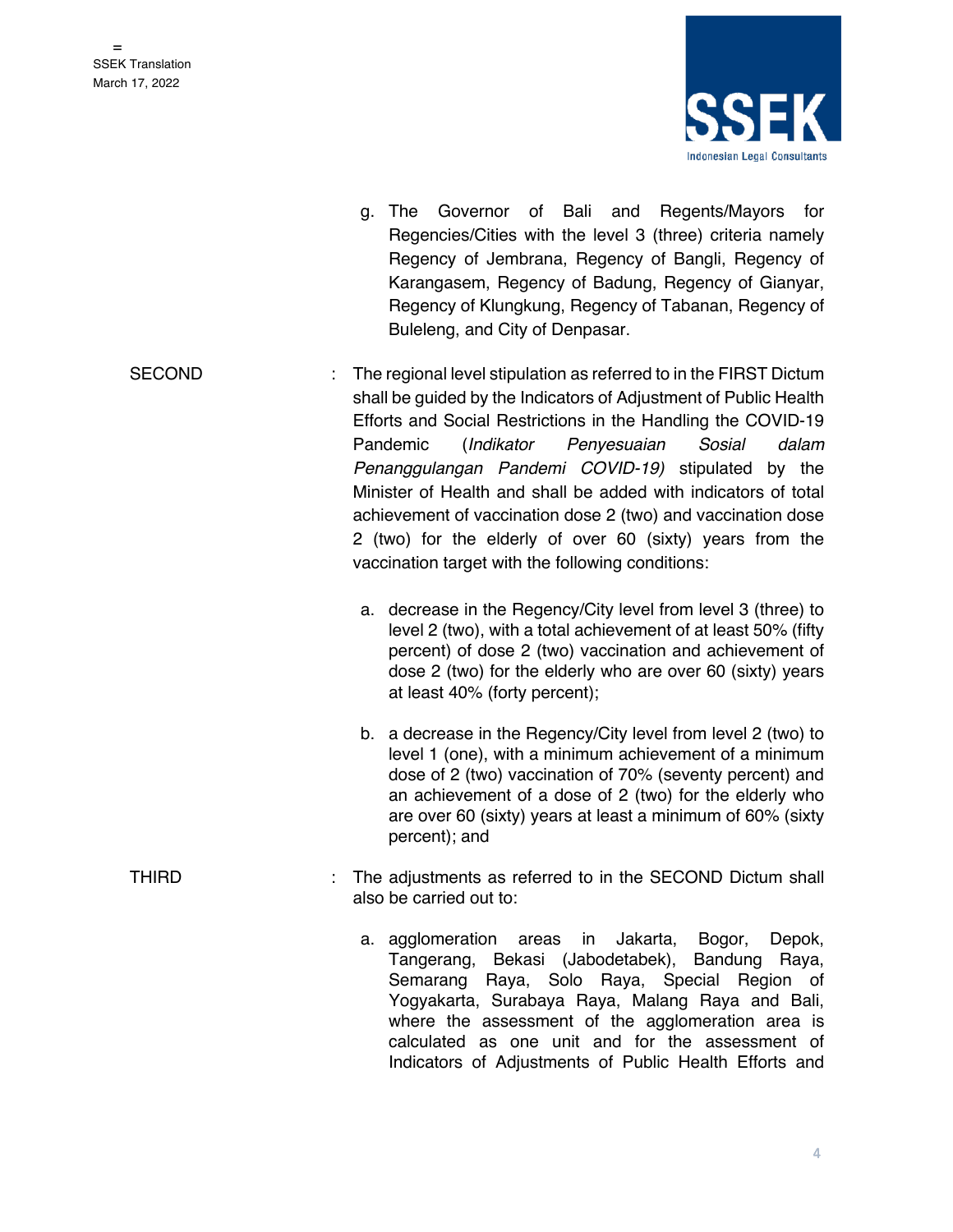

Social Restrictions in Handling the COVID-19 Pandemic determined by the Minister of Health; and

- b. area that are actively making data corrections, this is conducted in order to encourage Regency/City to make improvements of data relating to COVID-19.
- FOURTH : PPKM in Regencies and Cities in Java and Bali with Level 4 (four) criteria as referred to in the FIRST Dictum is carried out by implementing the following activities:
	- a. implementation of learning in education units can be carried out through limited face-to-face learning and/or distance learning based on the Joint Decree of the Minister of Education and Culture, Research and Technology, Minister of Religion, Minister of Health and Minister of Home Affairs Number 05/KB/2021, Number 1347 of 2021, Number HK.01.08/MENKES/6678/ 2021, Number 443-5847 of 2021 regarding Guidelines for the Implementation of Learning during the Coronavirus Disease 2019 (COVID-19) Pandemic;
	- b. implementation of activities in non-essential sectors shall be enforced with a maximum of 25% (twenty five percent) Work From Office ("**WFO**") for vaccinated employees and shall be required to use the *PeduliLindungi* application at the entrance and exit of the workplace;
	- c. implementation of activities in the following sectors:
		- 1) essential, such as:
			- a) finance and banking, only includes insurance, banks, pawnshops, futures exchanges, pension funds, and financial institutions (oriented to physical service with customers);
			- b) capital market (oriented to physical service with customers and capital market operations are running well);
			- c) information and communication technology including cellular operators, data centers, internet,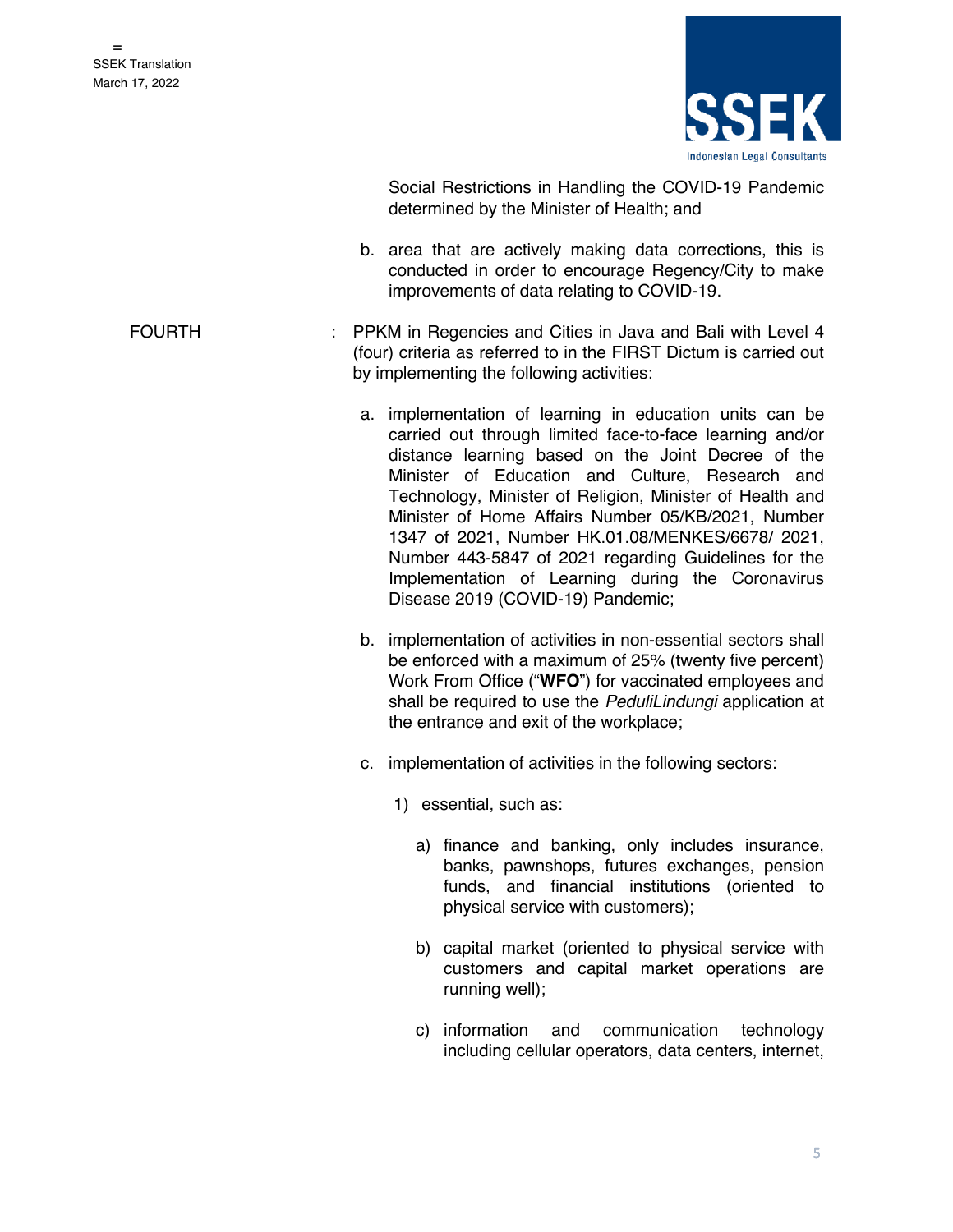

media related to information dissemination to the public;

- d) non-quarantine handling hotels; and
- e) export-oriented industries and its supporting industries where the company must present proof of Goods Export Notification (*Pemberitahuan Ekspor Barang* or **"PEB"**) document samples for the last 12 (twelve) months or other documents indicating export plans and shall have an Industrial Activity Mobility and Operational Permit (*Izin Operasional dan Mobilitas Kegiatan Industri* or **"IOMKI"**) from the Ministry of Industry,

may operate with the following conditions:

- a) for letter a) may operate with a maximum capacity of 50% (fifty percent) staff for the location related to services to the public, as well as 25% (twentyfive percent) for office administration services for operational support;
- b) for letter b) to letter c) may operate with a maximum capacity of 50% (fifty percent) staff; and
- c) for letter d):
	- (1) required to use the *PeduliLindungi* application to screen all employees and visitors and only Green categories in the *PeduliLindungi*  application may enter unless they cannot be vaccinated due to health reasons;
	- (2) maximum capacity of 50% (fifty percent);
	- (3) fitness centers/gym facilities, gathering room facilities/conference room/meeting rooms and large-capacity meeting rooms/ballrooms are allowed to open by using the *PeduliLindungi* application and with a maximum capacity of 25% (twenty five percent), as well as the provision of food and beverages at gathering room facilities/conference room/meeting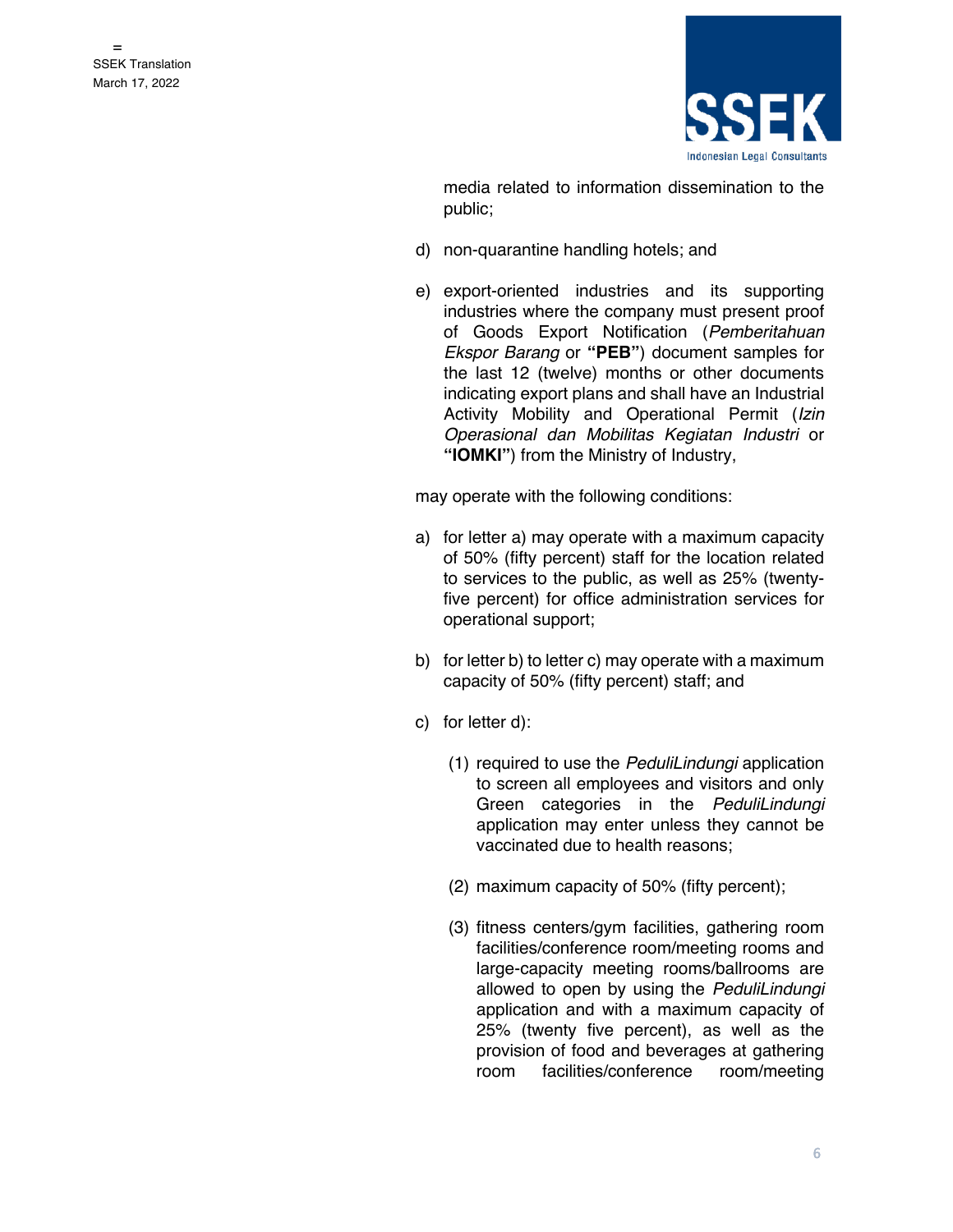

room, and meeting room with large capacity/ballroom shall be served in a box and with no buffet; and

- (4) children under 12 (twelve) years old must show a negative result of Antigen (H-1)/PCR (H-2),
- d) for letter e):
	- 1) may only operate with shift arrangements with a maximum capacity of 75% (seventy-five percent) of staff for each shift only in production facilities/factories;
	- 2) 25% (twenty-five percent) for office administration services for operational support;
	- 3) number 1) (one) and number 2) (two) are carried out by implementing health protocols;
	- 4) shall use the *PeduliLindungi* application for entry and exit arrangements; and
	- 5) employees are prohibited to dine at the same time,
- 2) essential in the government sector shall follow the technical provisions issued by the Minister of Empowerment of State Apparatus and Bureaucratic Reform;
- 3) critical, such as:
	- a) health;
	- b) security and order;
	- c) disaster management;
	- d) energy;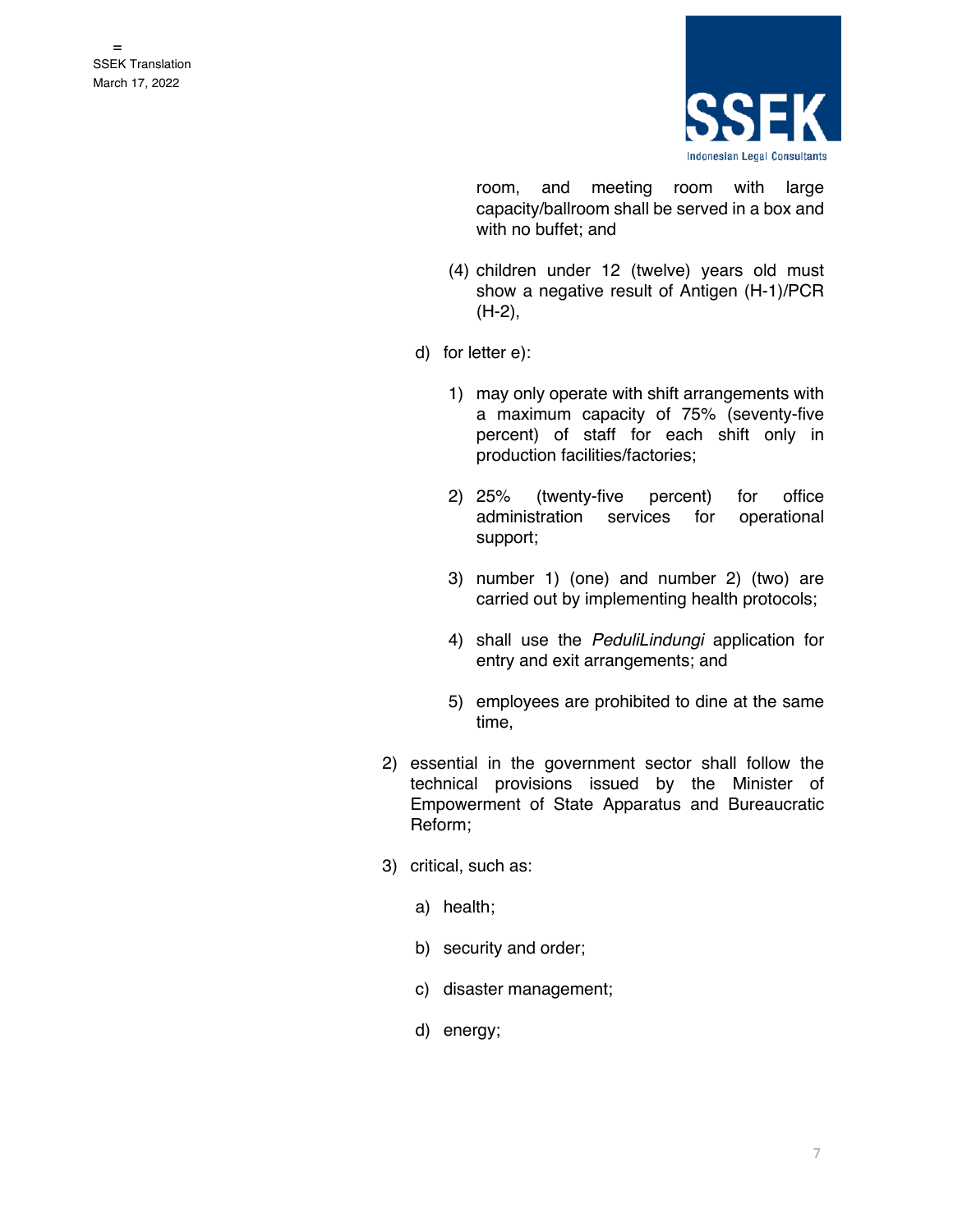

- e) logistics, post, transportation, and distribution especially for the public's basic needs;
- f) food and beverage industry and its support, including for livestock and pets;
- g) fertilizer and petrochemicals;
- h) cement and building materials;
- i) national vital objects;
- j) national strategic projects;
- k) construction (public infrastructure including telecommunication and broadcasting infrastructure);
- l) basic utilities (electricity, water, and waste management)

may be operated with the following conditions:

- a) for letter a) may operate 100% (one hundred percent) of staff without any exceptions, including the Integrated Service Post (*Pos Pelayanan Terpadu* or *Posyandu*) as a part of the effort to provide essential health services for the community to be operate 100% (one hundred percent) without any exceptions;
- b) for letter b) may operate 100% (one hundred percent) of the staff without any exceptions;
- c) for letter c) to letter l) may operate 100% (one hundred percent) of maximum staff, only in production/construction/service facilities to the community and for office administration services to support operations, a maximum of 25% (twenty five percent) staff is enforced;
- d) companies included in the sector of letter d), e), f), g), h), k), and l) must use the *PeduliLindungi* application to screen all employees and visitors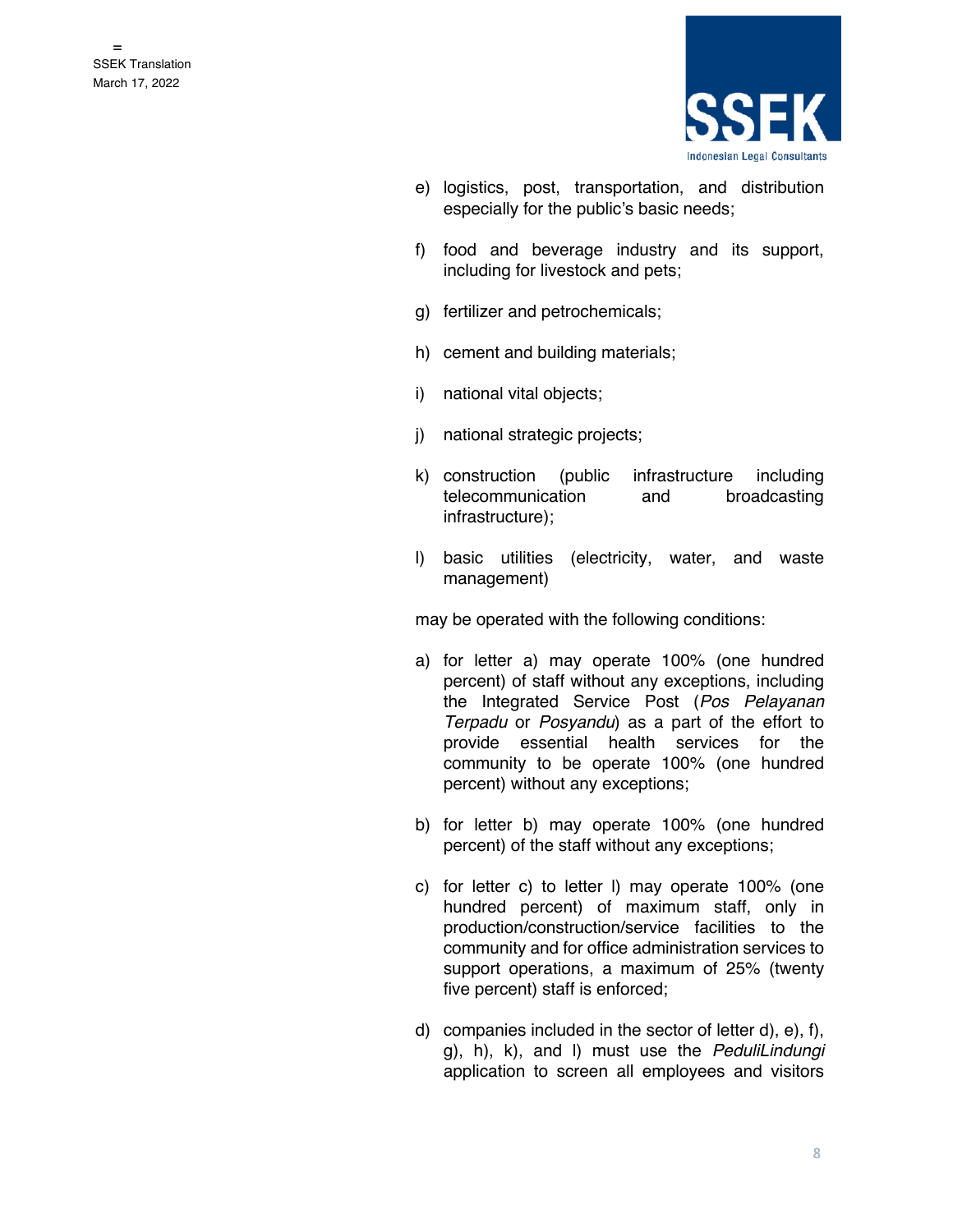

who enter production/construction/service facilities and office administration areas; and

- e) companies that are included in the sector category according to letter c must obtain a recommendation from the technical ministry of sector development before being able to gain access to use the *PeduliLindungi* application,
- 4) for supermarkets, hypermarkets, traditional markets, grocery stores and convenient stores that sell daily necessities, operating hours are limited to 21.00 local time with a visitor capacity of 50% (fifty percent);
- 5) for supermarkets and hypermarkets are required to use the *PeduliLindungi* application which has been started since September 14, 2021 and only visitors with the Green category in the *PeduliLindungi* application may enter unless they cannot be vaccinated due to health reasons; and
- 6) for pharmacies and drugstores can be opened for 24 (twenty-four) hours,
- d. community markets which sells non-daily necessities may operate with a maximum capacity of 50% (fifty percent) and with an operating hour of until 20.00 local time;
- e. street vendors, grocery stores, voucher agents/outlets, barbershops, laundry, hawkers, small workshops, vehicle washes, and others of its kind are allowed to open by implementing strict health protocols until 21.00 local time which technical regulations are carried out by the Regional Government;
- f. implementation of dining/drinking activities in public places:
	- 1) food stalls/*warteg*, street vendors, hawker stalls, and its kind are allowed to open with strict health protocols until 21.00 local time with a maximum capacity of 50% (fifty percent) and a maximum of 60 (sixty) minutes of mealtime;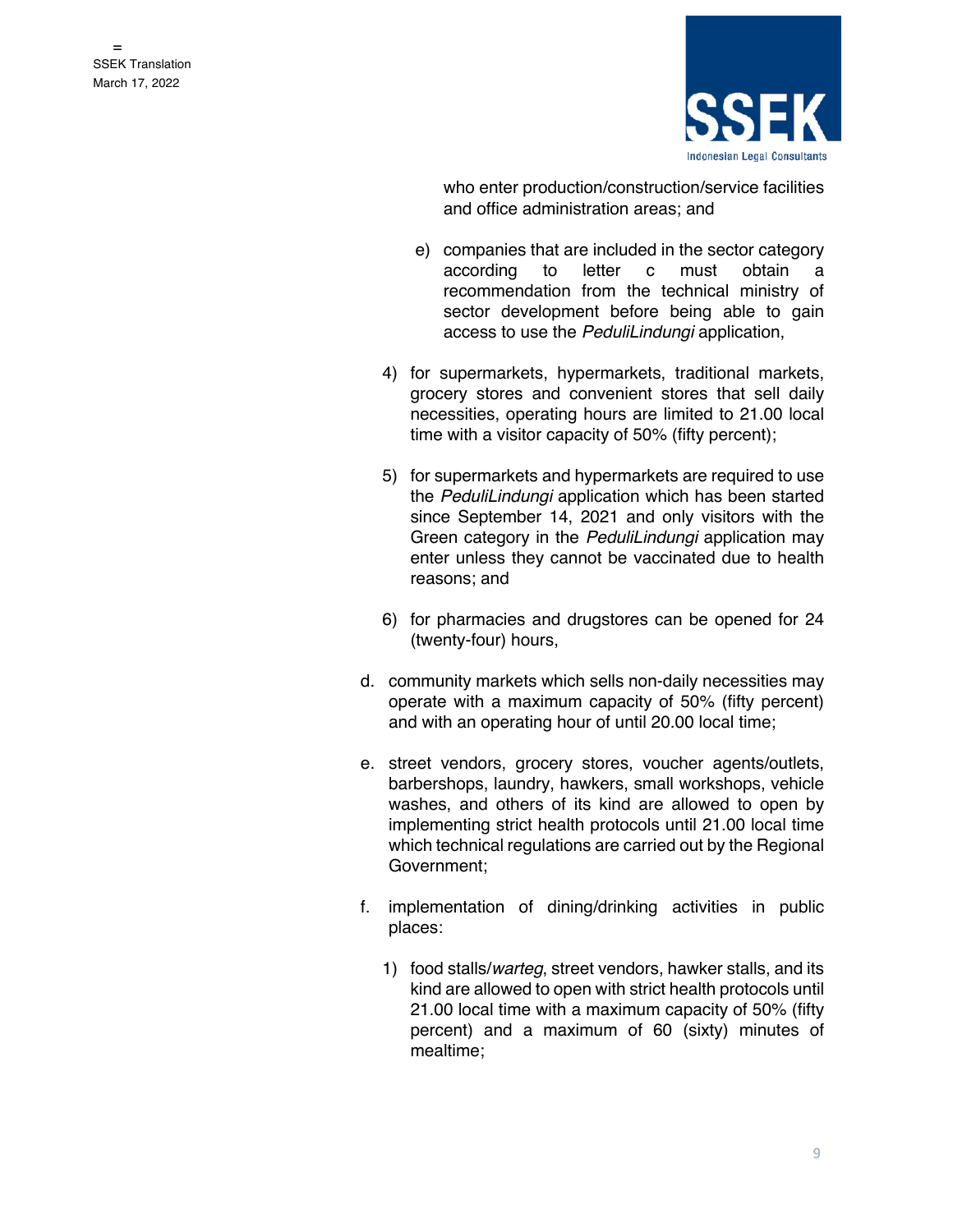

- 2) restaurants/diners, cafes that are located in buildings/shops or open areas, either those located in separate locations and those located in shopping centers/malls are allowed to open with the following conditions:
	- a) with strict health protocols until 21.00 local time;
	- b) with a maximum capacity of 50% (fifty percent);
	- c) one table for a maximum of 2 (two) people;
	- d) maximum mealtime is 60 (sixty) minutes;
	- e) required to use the *PeduliLindungi* application to screen all visitors and employees and only visitors with the Green category in the *PeduliLindungi*  application may enter unless they cannot be vaccinated due to health reasons,
- 3) restaurants/diners, cafes with operating hours which starts at night may operate with the following conditions:
	- a) with strict health protocols and operating hours from 18.00 to maximum of 00.00 local time;
	- b) with a maximum capacity of 25% (twenty five percent);
	- c) one table for a maximum of 2 (two) people;
	- d) maximum mealtime is 60 (sixty) minutes; and
	- e) required to use the *PeduliLindungi* application to screen all visitors and employees and only visitors with the Green category in the *PeduliLindungi*  application may enter unless they cannot be vaccinated due to health reasons,
- 4) technical arrangements for points 1) to 3) shall be regulated by the Regional Government,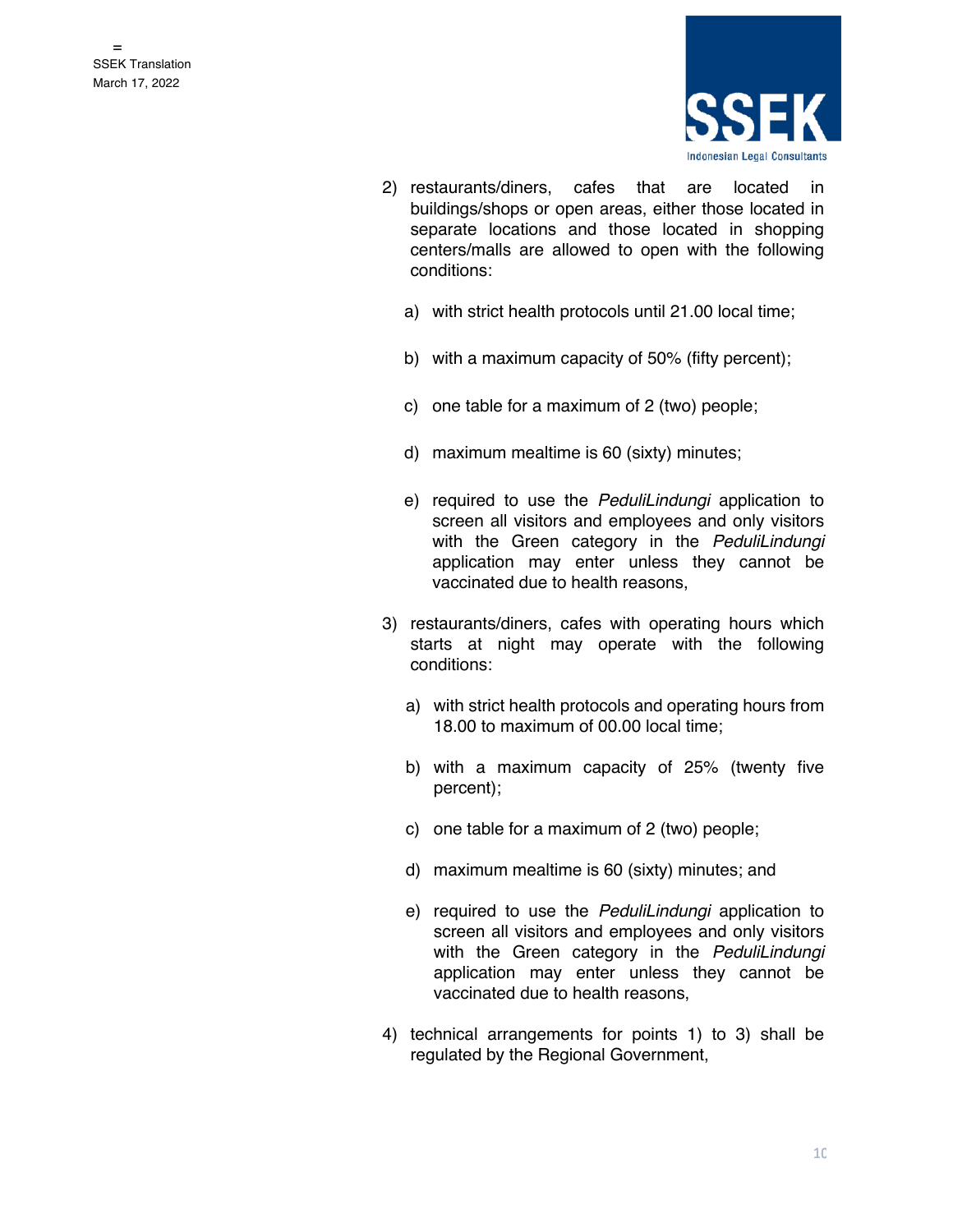

- g. activities in shopping centers/malls/trade centers may be opened with the following conditions:
	- 1) maximum capacity of 50% (fifty percent) and operating hours of until 21.00 local time with due observance of the provisions in letter c.4) and letter f.2) and is carried out by implementing the health protocols regulated by the Ministry of Trade;
	- 2) required to use the *PeduliLindungi* application to screen all visitors and employees of the related shopping center/mall/trade center and only visitors with the Green category in the *PeduliLindungi* application may enter unless they cannot be vaccinated due to health reasons;
	- 3) children under 12 (twelve) years old are required to be accompanied by their parents. Specifically for children age 6 (six) years old to 12 (twelve) years old shall show evidence of vaccination of at least the first dose;
	- 4) children's playgrounds, and entertainment venues in shopping centers/malls/trade centers may be opened with maximum capacity of 35% (thirty five percent) on the condition that evidence of complete vaccination is shown specifically for all children age 6 (six) to 12 (twelve) years old that enter;
	- 5) cinemas may operate under the following conditions:
		- a) required to use the *PeduliLindungi* application to screen all visitors and employees;
		- b) maximum capacity of 25% (twenty-five percent) and only visitors with the Green categories in the *PeduliLindungi* application may enter unless they cannot be vaccinated due to health reasons;
		- c) children under 12 (twelve) years old are required to be accompanied by their parents. Specifically children age 6 (six) years old to 12 (twelve) years old shall show evidence of vaccination of at least the first dose;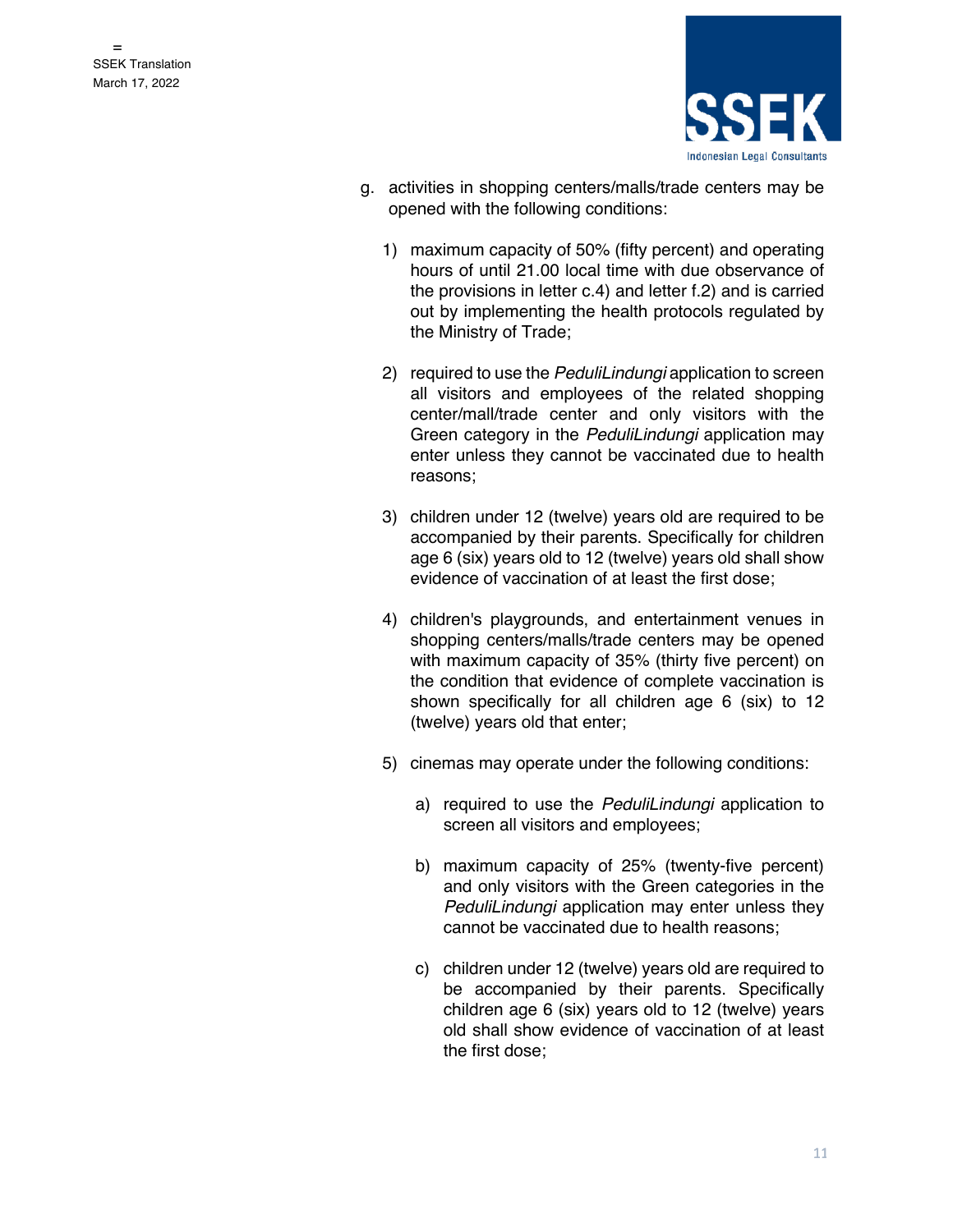

- d) restaurants/diners and cafes within the cinema area are permitted to receive dine-in with a maximum capacity of 25% (twenty-five percent) and a maximum mealtime of 60 (sixty) minutes; and
- e) following the health protocols regulated by the Ministry of Tourism and Creative Economy and the Ministry of Health,
- h. implementation of construction activities for public infrastructure (construction sites and project sites) shall 100% (one hundred percent) operate and non-public infrastructure construction is permitted a maximum of 50% (fifty percent) of the maximum capacity by implementing stricter health protocols;
- i. places of worship (Mosques, Prayer Rooms, Churches, Temples (*Pura*), Viharas and Temples (*Klenteng*) as well as other public places that function as places of worship) shall hold congregational worship/religious activities during the implementation of Level 4 (four) PPKM with a maximum capacity of 50% (fifty percent) by implementing stricter health protocols in accordance with technical provisions from the Ministry of Religions;
- j. public facilities (public areas, public parks, public tourist attractions and other public areas) may be open with maximum capacity of 25% (twenty-five percent), under the following conditions;
	- 1) shall follow the health protocols regulated by the Ministry of Tourism and Creative Economy, and the Ministry of Health;
	- 2) required to use the *PeduliLindungi* application to screen all visitors and employees and only visitors with green categories in the *PeduliLindungi*  application may enter unless they cannot be vaccinated due to health reasons;
	- 3) children under the age of 12 (twelve) years are required to be accompanied by their parents. Specifically for children age 6 (six) years old to 12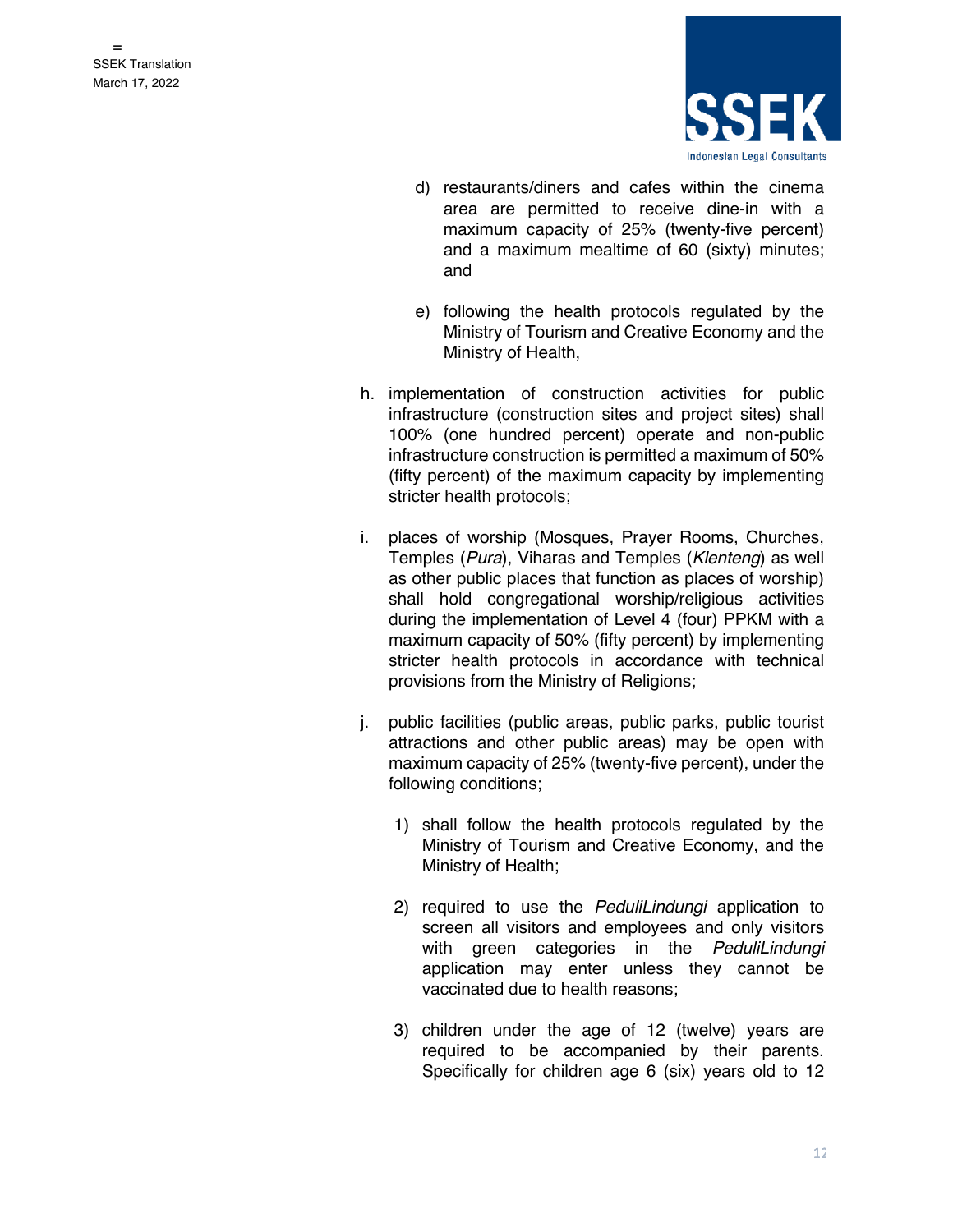

(twelve) years old shall show evidence of vaccination of at least the first dose;

- k. arts, cultural, sports and social activities (locations of art, culture, sports facilities, and social activities that may cause crowds and masses) may be conducted with a maximum capacity of 25% (twenty-five percent), by implementing stricter health protocols and is required to use *PeduliLindungi* application and only visitors with green categories in the *PeduliLindungi* application may enter unless they cannot be vaccinated due to health reasons:
- l. activities in fitness centers/gym are allowed to open with a maximum capacity of 25% (twenty five percent) by implementing stricter health protocols and must use the *PeduliLindungi* application and only visitors with green categories in the *PeduliLindungi* application may enter unless they cannot be vaccinated due to health reasons;
- m. public transportation (public vehicles, mass transportation, taxis (conventional and online) and rental vehicles) is enforced with a maximum capacity setting of 70% (seventy percent) and 100% (one hundred percent) for aircraft by implementing stricter health protocol;
- n. implementation of wedding reception can be held with a maximum of 25% (twenty five percent) of the room capacity and not holding dine-ins by implementing stricter health protocol;
- o. requirements for domestic travel using personal cars, motorbikes and long-distance public transportation (airplanes, buses, ships and trains) are in accordance with the provisions stipulated by the National COVID-19 Handling Task Force;
- p. shall continue to wear a mask correctly and consistently when carrying out activities outside the home and is not permitted to use a face shield without using a mask; and
- q. The implementation of the Micro PPKM in the Red Zone (Rukun Tetangga/Rukun Warga or "**RT/RW**") is still enforced by activating the Posts at every level by looking at the zoning criteria for area control.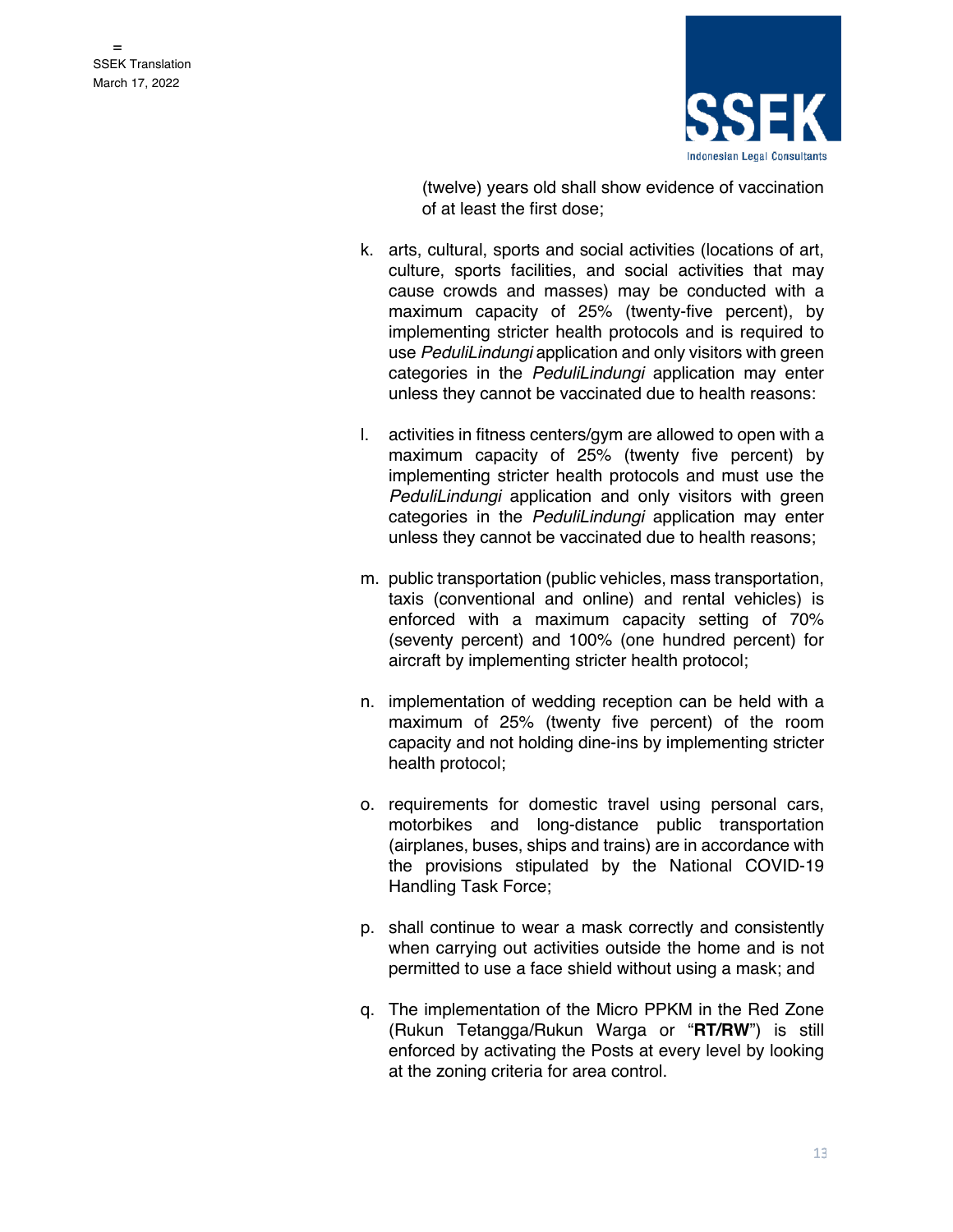

FIFTH : PPKM in Regencies and Cities in Java and Bali with Level 3 (three) criteria as referred to in the FIRST Dictum is carried out by implementing the following activities:

- a. implementation of learning in education units can be carried out through limited face-to-face learning and/or distance learning based on the Joint Decree of the Minister of Education and Culture, Research and Technology, Minister of Religion, Minister of Health and Minister of Home Affairs Number 05/KB/2021, Number 1347 of 2021, Number HK.01.08/MENKES/6678/2021, Number 443-5847 of 2021 regarding Guidelines for the Implementation of Learning in the Coronavirus Disease 2019 (COVID-19) Pandemic;
- b. the implementation of activities in the non-essential sector is enforced at a maximum of 50% (fifty percent) of WFO for employees who have been vaccinated and must use the *PeduliLindungi* application at the entrance and exit of the workplace;
- c. implementation of activities in the sector:
	- 1) essential, such as:
		- a) finance and banking include only insurance, banks, pawnshops, futures exchanges, pension funds, and financial institutions (which are oriented to physical services with customers);
		- b) capital market (which is oriented towards customer service and the capital market operations are running well);
		- c) information and communication technology includes cellular operators, data centers, internet, media related to the dissemination of information to the public;
		- d) non-quarantine handling hotels; and
		- e) export-oriented industries and supporting industries where the company must present proof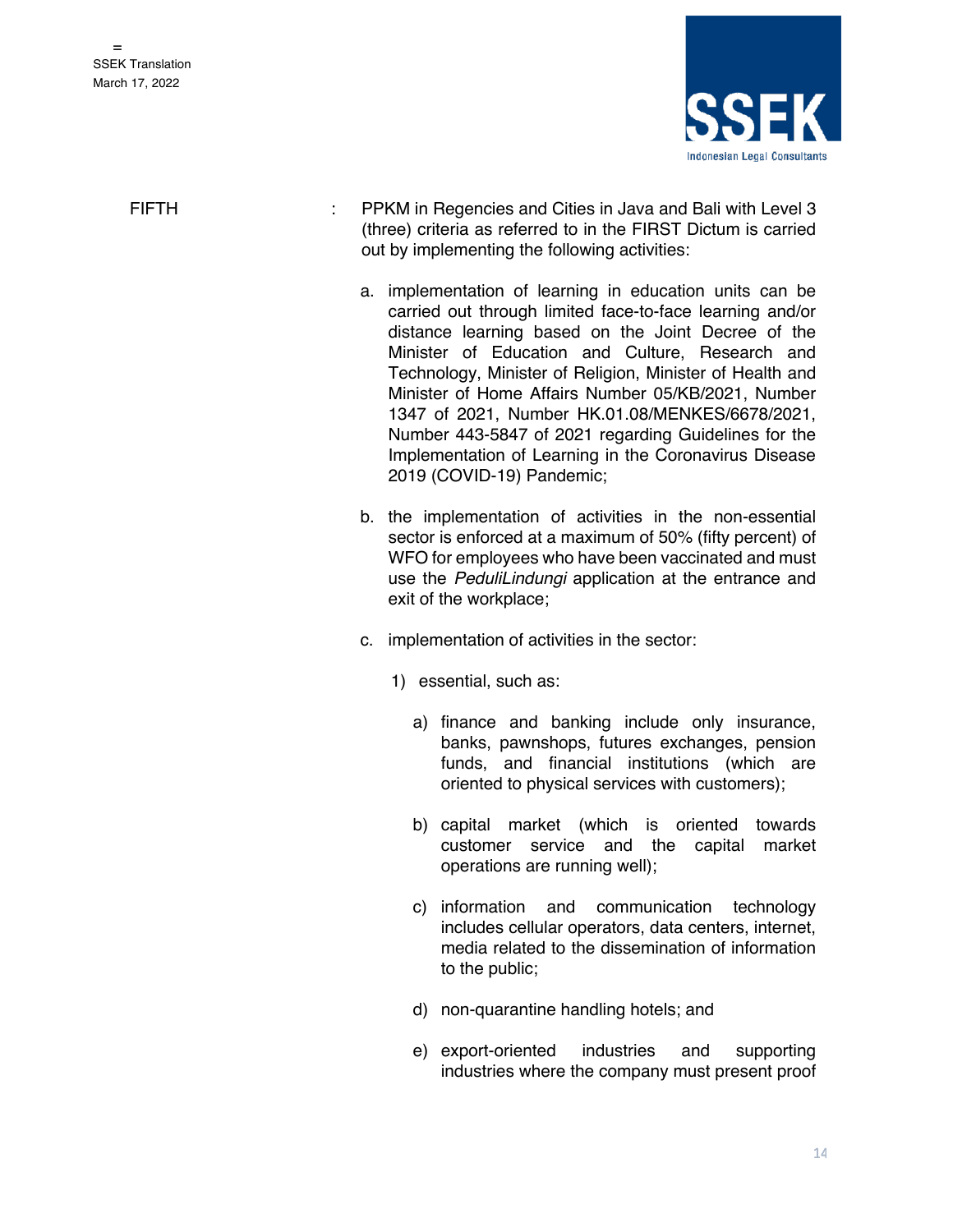

of sample documents for PEB for the last 12 (twelve) months or other documents indicating export plans and shall have IOMKI, with due observance of technical arrangements from the Ministry of Industry,

may operate with the following conditions:

- a) for letter a) may operate with a maximum capacity of 50% (fifty percent) staff for locations related to services to the public, as well as 25% (twenty-five percent) for office administration services for operational support;
- b) for letter b) to letter c) may operate with a maximum capacity of 50% (fifty percent) staff; and
- c) for letter d):
	- (1) required to use the *PeduliLindungi* application to screen all employees and visitors and only visitors with green categories in the *PeduliLindungi* application may enter unless they cannot be vaccinated due to health reasons;
	- (2) maximum capacity of 50% (fifty percent);
	- (3) fitness centers/gym, gathering room facilities/conference room/meeting rooms, and large-capacity meeting rooms/ballrooms are allowed to operate using the *PeduliLindungi* application and a maximum capacity of 50% (fifty percent), as well as the provision of food and beverages at gathering room facilities/conference room/meeting rooms and large-capacity meeting rooms/ballrooms must be served in a box and no buffet; and
	- (4) children under 12 (twelve) years of age are required to show a negative result of Antigen (H-1)/PCR (H-2),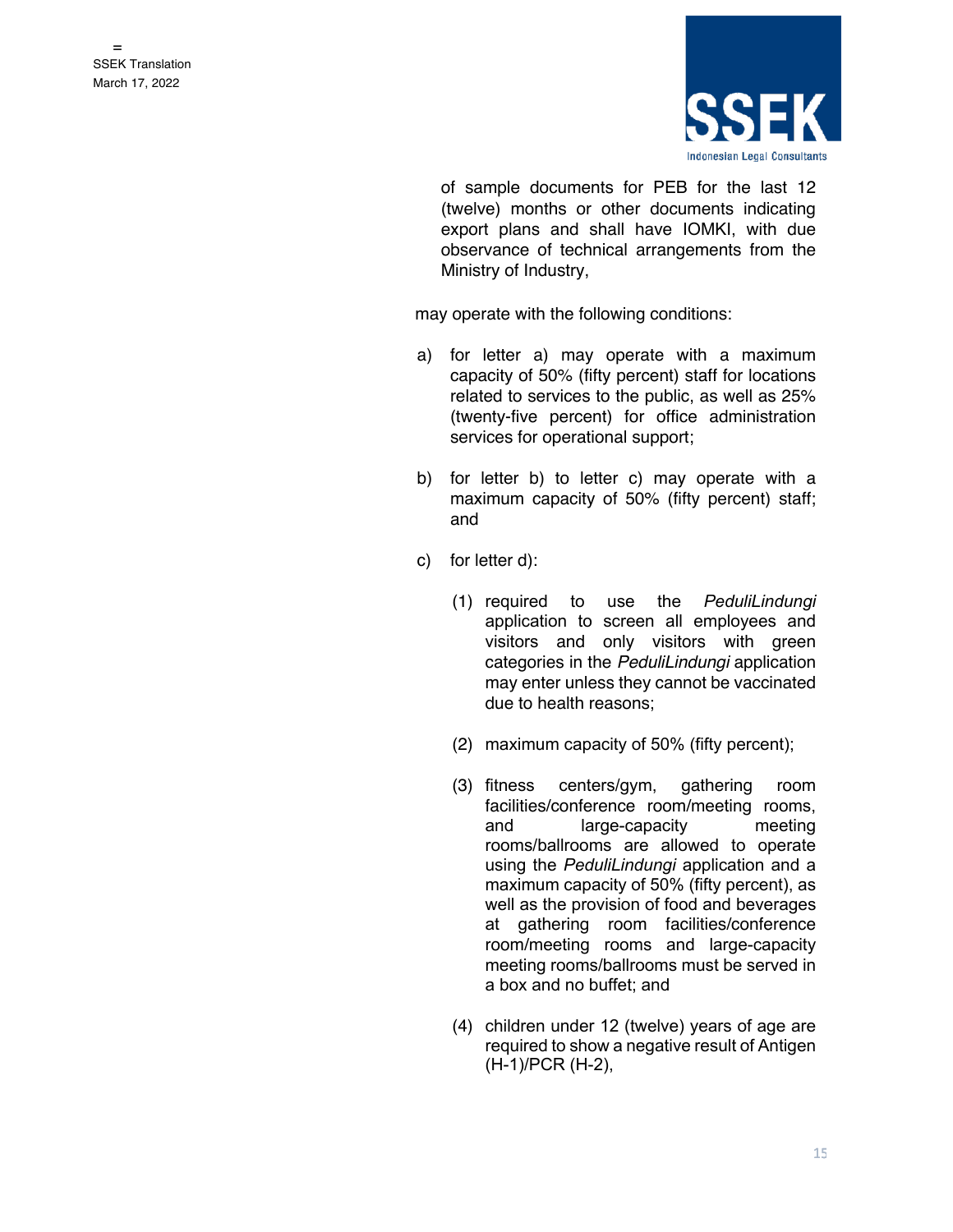

- d) for letter e):
	- (1) may only operate by a shift arrangement with a maximum capacity of 75% (seventy five percent) staff for each shift only in production facilities/factories;
	- (2) 25% (twenty-five percent) for office administration services for operational support;
	- (3) number (1) (one) and number (2) (two) are carried out by applying health protocols;
	- (4) required to use the *PeduliLindungi* application for entry and exit arrangements; and
	- (5) employees may not eat at the same time,
- 2) essential in the government sector follows the technical provisions issued by the Ministry of Empowerment of State Apparatus and Bureaucratic Reform;
- 3) critical such as:
	- a) health;
	- b) security and order;
	- c) disaster management;
	- d) energy;
	- e) logistics, transportation, and distribution especially for the public's basic needs;
	- f) food and beverage industry and its support, including for livestock and pets;
	- g) fertilizer and petrochemicals;
	- h) cement and building materials;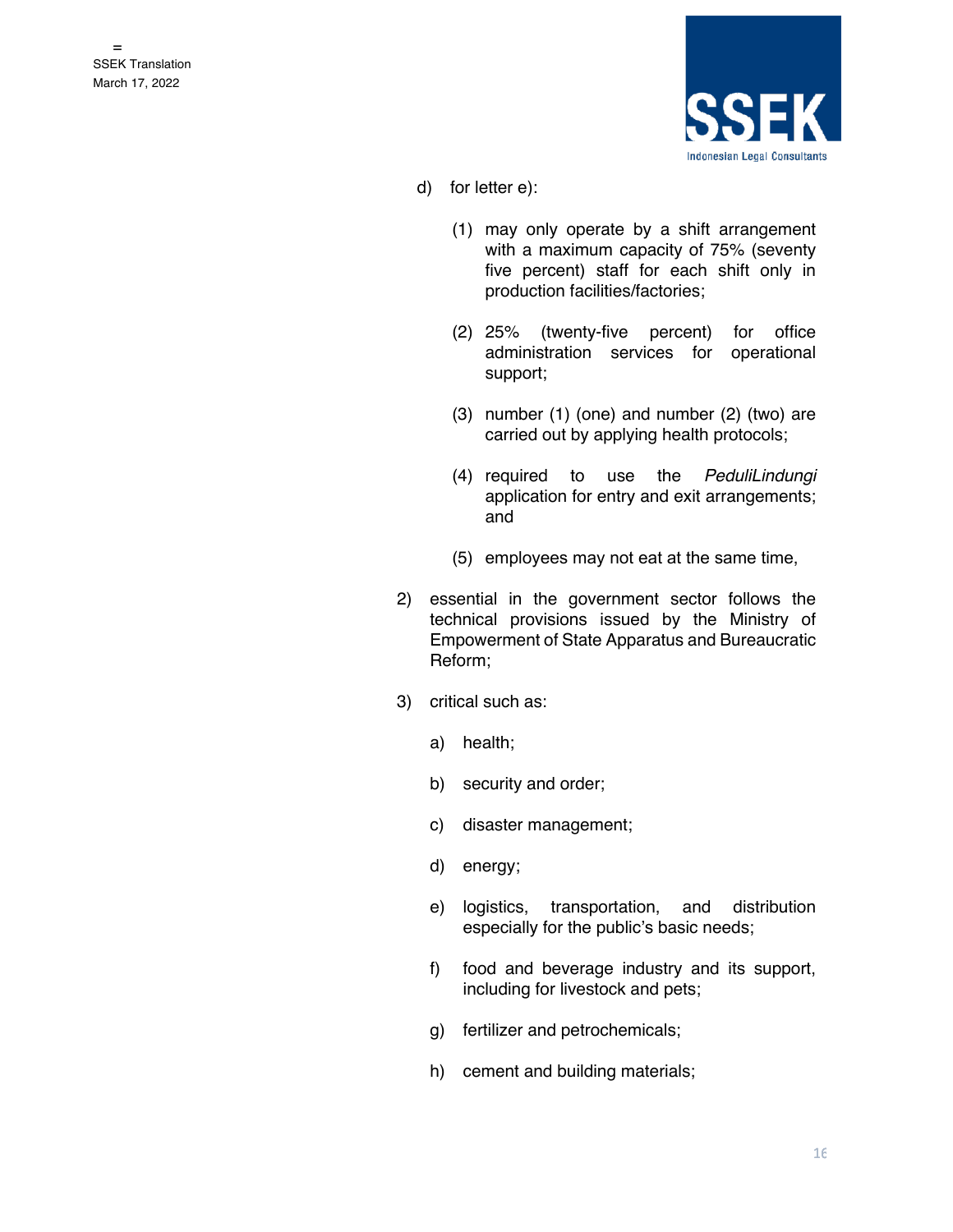

- i) national vital objects;
- j) national strategic projects;
- k) construction (public infrastructure including telecommunication and broadcasting infrastructure);
- l) basic utilities (electricity, water, and waste management),

may operate with the following conditions:

- a) for letter a) may operate with 100% (one hundred percent) staff without any exceptions, including the Integrated Service Post (*Posyandu*) as part of the effort to provide essential health services to the community to operate 100% (one hundred percent) without any exceptions;
- b) for letter b) may operate with 100% (one hundred percent) staff without any exceptions;
- c) for letter c) to letter l) may operate with 100% (one hundred percent) staff, only in production/construction/service facilities to the public and for office administration services to support operations, a maximum of 25% (twenty-five percent) staff shall be enforced;
- d) companies included in the sectors contained in letter d),  $e$ ),  $f$ ),  $g$ ),  $h$ ),  $k$ ),  $h$ , and  $h$ ) must use the *PeduliLindungi* application to screen all employees and visitors who enter the production/construction/service facilities and office administration areas; and
- e) companies that are included in the sector contained in letter c must obtain a recommendation from the technical ministry of sector development before being able to gain access to use the *PeduliLindungi* application,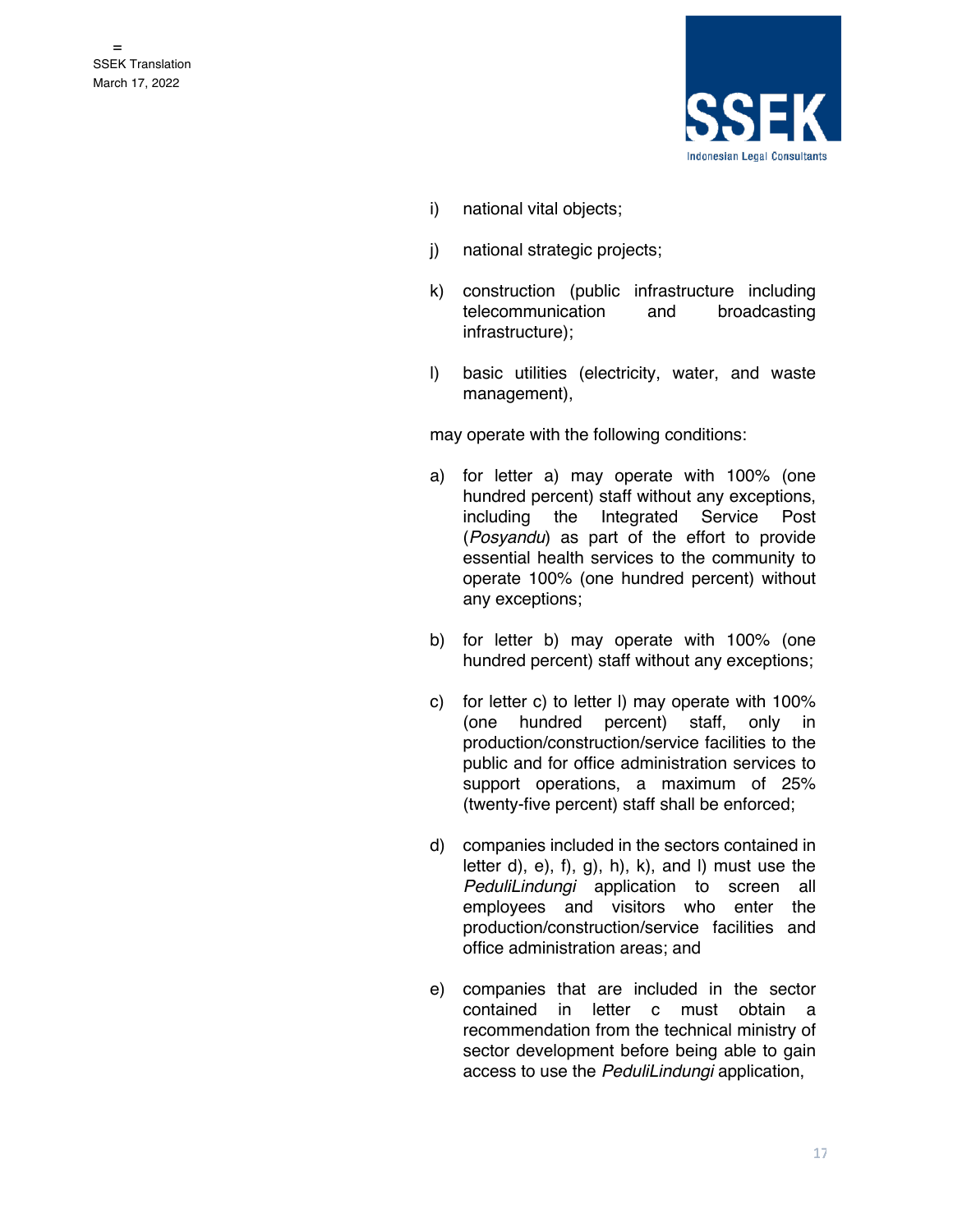

- 4) for supermarkets, hypermarkets, traditional markets, grocery stores and convenient stores that sell daily necessities, operating hours are limited to 21.00 local time with a visitor capacity of 60% (sixty percent);
- 5) for supermarkets and hypermarkets must use the *PeduliLindungi* application which has been started since September 14, 2021 and only visitors with the Green category in the *PeduliLindungi* application may enter unless they cannot be vaccinated due to health reasons; and
- 6) for pharmacies and drug stores are allowed to open for 24 (twenty-four) hours,
- d. community market that sells non-daily necessities may operate with a maximum capacity of 60% (sixty percent) with operating hours until 20.00 local time;
- e. street vendors, convenience stores, voucher agents/outlets, barbershops, laundry, hawkers, small repair shops, vehicle washes, and others with its kind are allowed to open with strict health protocols until 21.00 local time with technical arrangements regulated by the Regional Government;
- f. the implementation of dining/drinking activities in public places:
	- 1) food stalls/*warteg*, street vendors, hawker stalls, and its kind are allowed to open with strict health protocols until 21.00 local time with a maximum of 60% (sixty percent) visitor capacity and a maximum of 60 (sixty) minutes of mealtime;
	- 2) restaurants/diners, cafes located in closed buildings/shops or open areas, both those located in separate locations and those located in shopping centers/malls, may open with the following conditions:
		- a) with strict health protocols until 21.00 local time;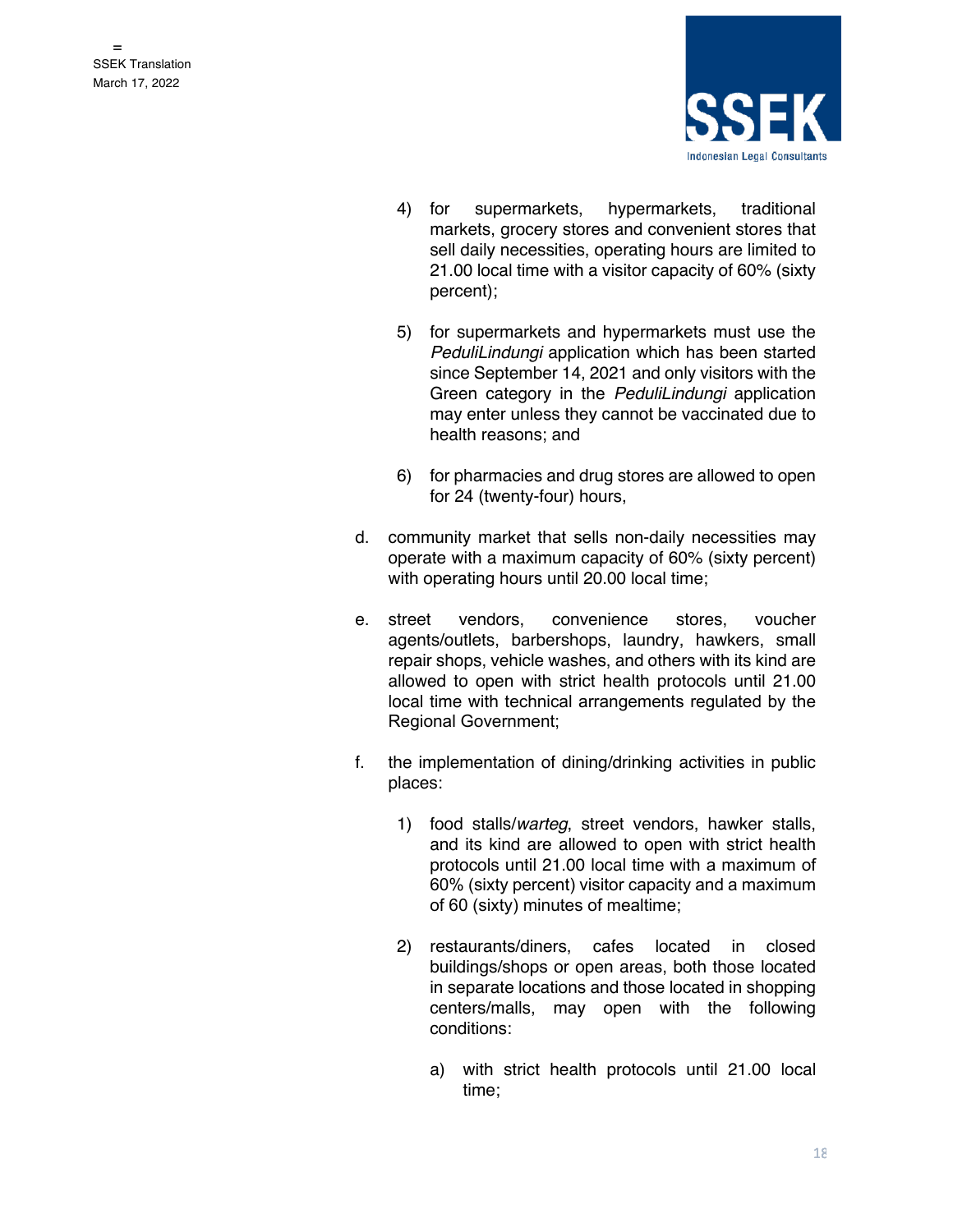

- b) with a maximum capacity of 60% (sixty percent);
- c) one table for a maximum of 2 (two) people;
- d) maximum mealtime is 60 (sixty) minutes; and
- e) required to use the *PeduliLindungi* application to screen all visitors and employees and only visitors with the Green category in the *PeduliLindungi* application may enter unless they cannot be vaccinated due to health reasons,
- 3) restaurants/diners, cafes with operating hours starting at night can operate with the following conditions:
	- a) with strict health protocols and operating hours from 18.00 to a maximum of 00.00 local time;
	- b) with a maximum capacity of 25% (twenty-five percent);
	- c) one table for a maximum of 2 (two) people;
	- d) maximum mealtime is 60 (sixty) minutes; and
	- e) required to use the *PeduliLindungi* application to screen all visitors and employees and only visitors with the Green category in the *PeduliLindungi* application may enter unless they cannot be vaccinated due to health reasons,
- 4) technical arrangements for points 1) to 3) shall be regulated by the Regional Government,
- g. activities at shopping centers/malls/trade centers may open with the following conditions:
	- 1) maximum capacity of 60% (sixty percent) and with operational hours of until 21.00 local time with the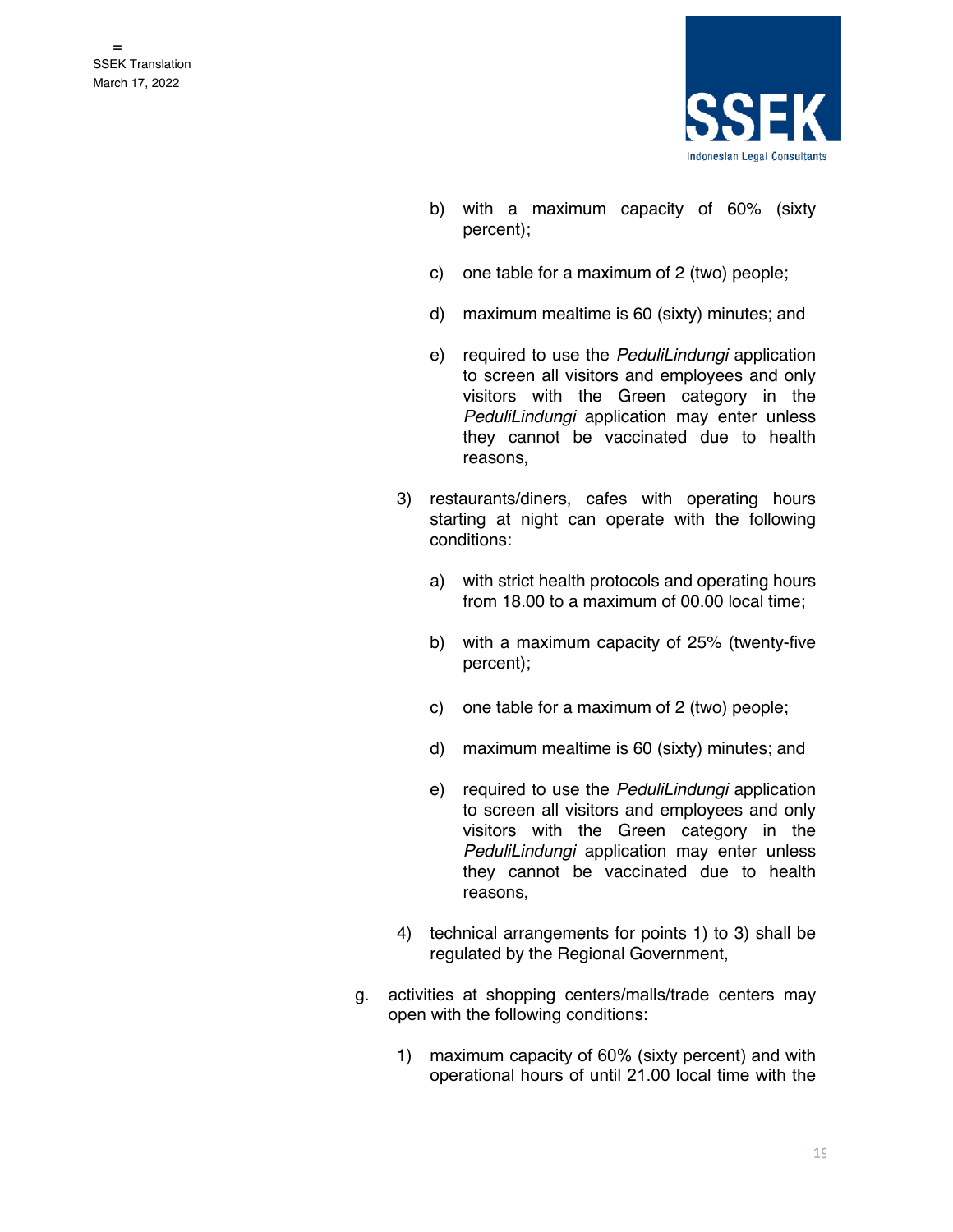

following conditions by paying attention to the provisions in letter c.4) and letter f.2) and is conducted by implementing health protocols regulated by the Ministry of Trade;

- 2) required to use the *PeduliLindungi* application to screen all related shopping centers/malls/trade centers visitors and employees and only visitors with the Green category in the *PeduliLindungi*  application may enter unless they cannot be vaccinated due to health reasons;
- 3) children under 12 (twelve) years old are required to be accompanied by their parents. Specifically for children aged 6 (six) years old to 12 (twelve) years old shall show evidence of vaccination of at least the first dose;
- 4) children's playgrounds and entertainment venues in shopping centers/malls/trade centers may open with maximum capacity of 50% (fifty percent) on the condition that any evidence of complete vaccination is shown specifically for any children aged 6 (six) to 12 (twelve) years old may enter;
- 5) Cinemas may operate under the following conditions:
	- a) required to use the *PeduliLindungi* application to screen all visitors and employees;
	- b) maximum capacity of 50% (fifty percent) and only visitors with the Green category in the *PeduliLindungi* application may enter unless they cannot be vaccinated due to health reasons;
	- c) children under 12 (twelve) years old are required to be accompanied by their parents. Specifically for children aged 6 (six) years old to 12 (twelve) years old shall show evidence of vaccination of at least the first dose;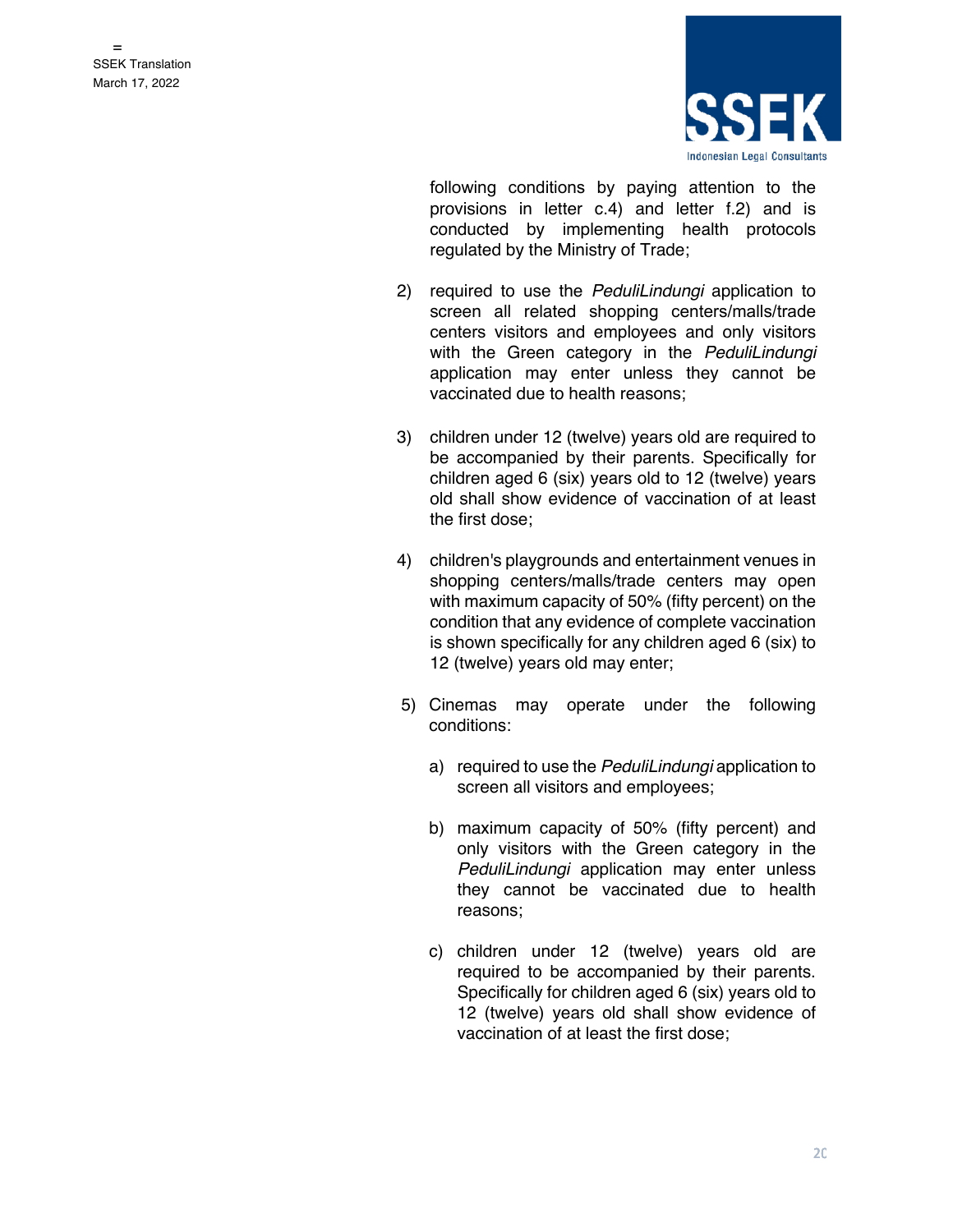

- d) restaurants/diners and cafes within the cinema area are permitted to receive dine-in with a maximum capacity of 50% (fifty percent) and a maximum mealtime of 60 (sixty) minutes; and
- e) following the health protocols regulated by the Ministry of Tourism and Creative Economy and the Ministry of Health,
- h. implementation of construction activities for public infrastructure (construction sites and project sites) operates at 100% (one hundred percent) and non-public infrastructure construction is permitted with a maximum amount of workers of 50% (fifty percent) from the maximum capacity by implementing stricter health protocol;
- i. places of worship (Mosques, Prayer Rooms, Churches, Temples (*Pura*), Viharas and Temples (*Klenteng*) as well as other public places that function as places of worship), may hold congregational worship/religious activities during the implementation period of PPKM Level 3 (three) with maximum capacity of 50% (fifty percent) by implementing more stricter health protocols and paying attention to technical provisions from the Ministry of Religion;
- j. public facilities (public areas, public parks, public tourist attractions and other public areas) are permitted to open with a maximum capacity of 50% (fifty percent) with the following conditions:
	- 1) following the health protocol regulated by the Ministry of Tourism and Creative Economy and the Ministry of Health;
	- 2) required to use the *PeduliLindungi* application to screen all visitors and employees and only visitors with the Green category in the *PeduliLindungi*  application may enter unless they cannot be vaccinated due to health reasons;
	- 3) children under 12 (twelve) years old are required to be accompanied by their parents. Specifically for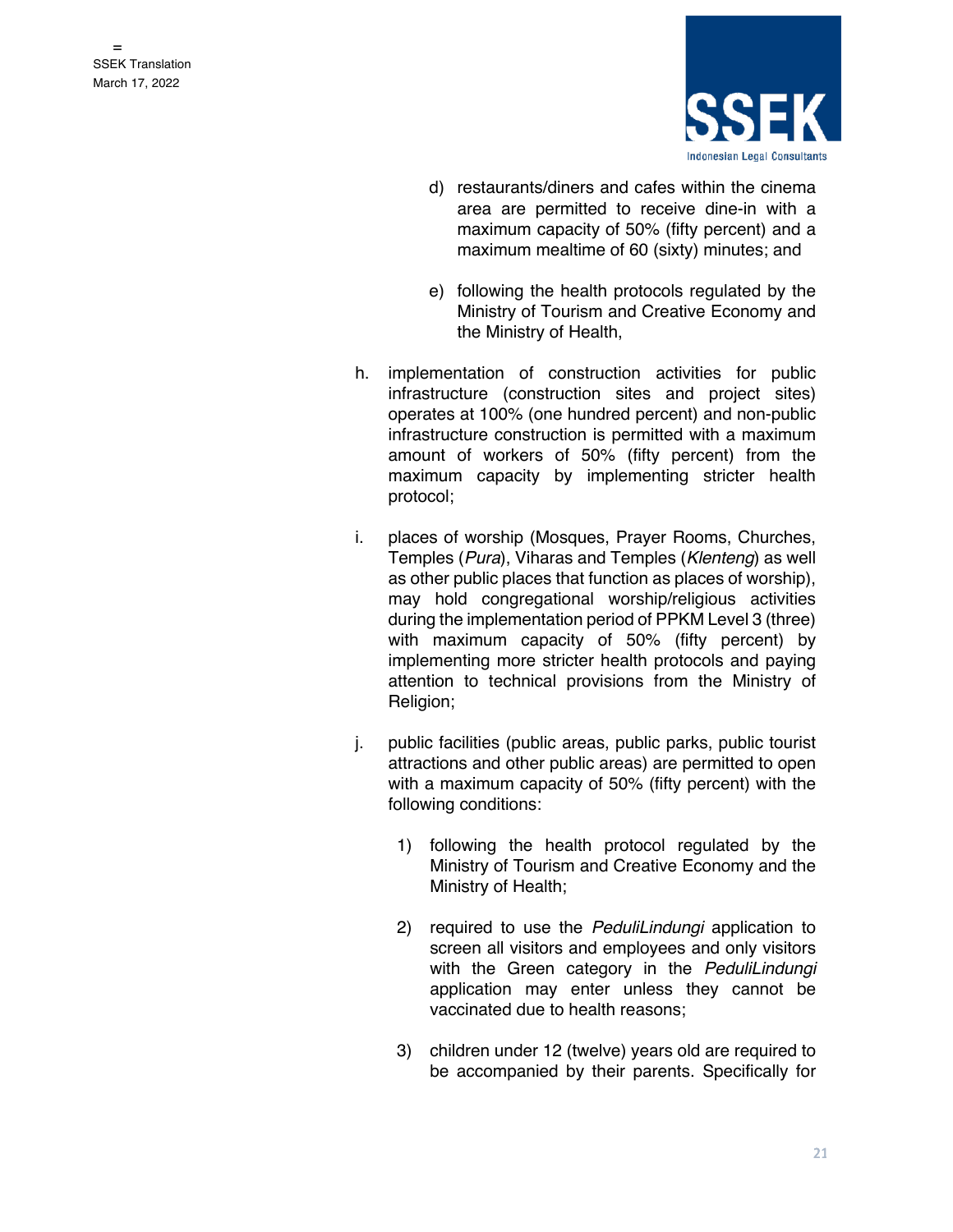

children age 6 (six) years old to 12 (twelve) years old shall show evidence of vaccination of at least the first dose;

- k. arts, cultural, sports and social activities (locations of arts, culture, sports facilities and social activities that may cause crowds and masses) are allowed to open with a maximum capacity of 50% (fifty percent) by implementing stricter health protocols and must use the *PeduliLindungi* application and only visitors with the Green category in the *PeduliLindungi* application may unless they cannot be vaccinated due to health reasons;
- l. activities in fitness centesr/gym are allowed to open with a maximum capacity of 50% (fifty percent) by implementing stricter health protocols and must use the *PeduliLindungi* application and only visitors with the Green category in the *PeduliLindungi* application may enter unless they cannot be vaccinated due to health reasons;
- m. public transportation (public transportation, mass transportation, taxis (conventional and online) and rental vehicles) is enforced with a maximum capacity setting of 70% (seventy percent) and 100% (one hundred percent) for aircraft by implementing stricter health protocols;
- n. the implementation of wedding reception may be held with a maximum of 25% (twenty-five percent) of the room's capacity and not holding dine-ins;
- o. requirements for domestic travel using private cars, motorbikes and long-distance public transportation (airplanes, buses, ships, and trains) are in accordance with the provisions stipulated by the National COVID-19 Handling Task Force;
- p. continue to wear a mask correctly and consistently when carrying out activities outside the home and it is not permitted to use a face shield without using a mask; and
- q. the implementation of Micro PPKM at the neighborhood unit/community RT/RW, Village/Regency, and Sub-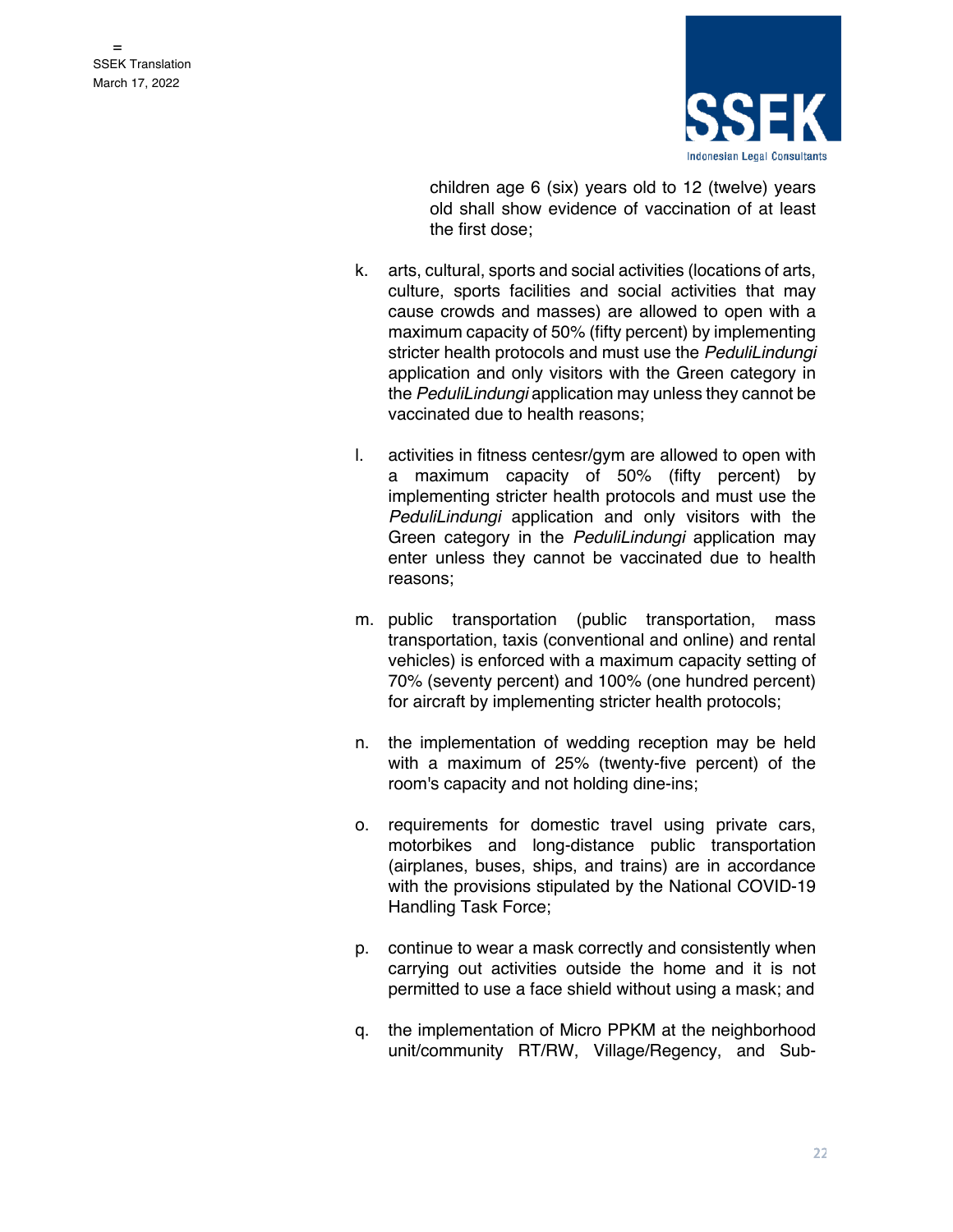

District shall be enforced by activating the Posts at every level by looking at the zoning criteria for regional control.

SIXTH *EXALL SIXTH* **EXALL:** PPKM for Regencies and Cities in Java and Bali with a Level 2 (two) criteria as referred to in the FIRST Dictum shall be carried out by implementing the following activities:

- a. the implementation of learning may be carried out through limited face-to-face learning and/or distance learning based on the Joint Decree of the Minister of Education and Culture, Research and Technology, Minister of Religion, Minister of Health and Minister of Home Affairs Number 05/KB/2021, Number 1347 of 2021, Number HK.01.08/ MENKES/ 6678/ 2021, Number 443-5847 of 2021 regarding Guidelines for the Implementation of Learning in the Coronavirus Disease 2019 (COVID-19) Pandemic;
- b. the implementation of activities in the non-essential sector is enforced at a maximum of 75% (seventy five percent) WFO for employees who have been vaccinated and are required to use the *PeduliLindungi* application at the entrance and exit of the workplace;
- c. the implementation of activities in the following sectors:
	- 1) essential such as:
		- a) finance and banking, only includes insurance, banks, pawnshops, futures exchanges, pension funds, and financial institutions (which are oriented to physical services with the customers);
		- b) capital market (service-oriented to customers and proper functioning of capital market operations);
		- c) information and communication technology includes cellular operators, data centers, internet, media related to the dissemination of information to the public;
		- d) non-quarantine handling hotels; and
		- e) export-oriented and supporting industries where the company must present proof of Goods Export

23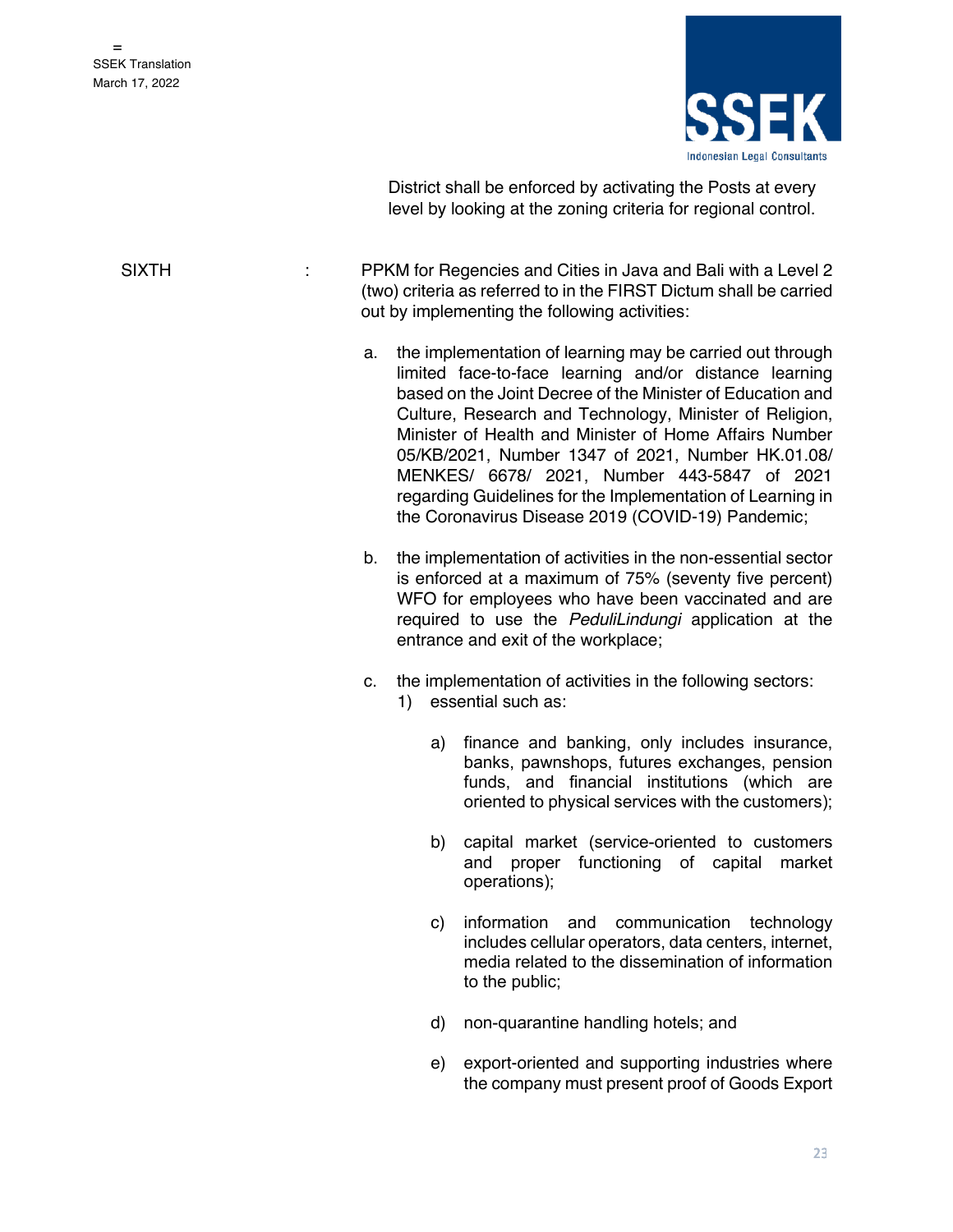

Notification (PEB) for the last 12 (twelve) months or other documents indicating export plans and shall have IOMKI, with due observance of technical arrangements from the Ministry of Industry,

may operate with the following conditions:

- a) for letter a) may operate with a maximum capacity of 75% (seventy five percent) staff for locations related to services to the public, and 50% (fifty percent) for office administration services to support operations;
- b) for letter b) to letter c) may operate with a maximum capacity of 75% (seventy five percent) staff; and
- c) for letter d):
	- (1) obliged to use the *PeduliLindungi* application to screen all employees and visitors with the Green category in the *PeduliLindungi* application may enter unless they cannot be vaccinated due to health reasons;
	- (2) maximum capacity of 75% (seventy five percent);
	- (3) fitness centers/gym facilities, gathering room facilities/conference room/meeting rooms and large-capacity meeting rooms/ballrooms are allowed to open with using the *PeduliLindungi* application and has a maximum capacity of 75% (seventy five percent), and the provision of food and beverages at gathering room facilities/conference room/meeting rooms and large-capacity meeting rooms/ballrooms shall be served in a box and no buffet; and
	- (4) children under the age of 12 (twelve) years must show a negative result of Antigen (H-1)/PCR (H-2),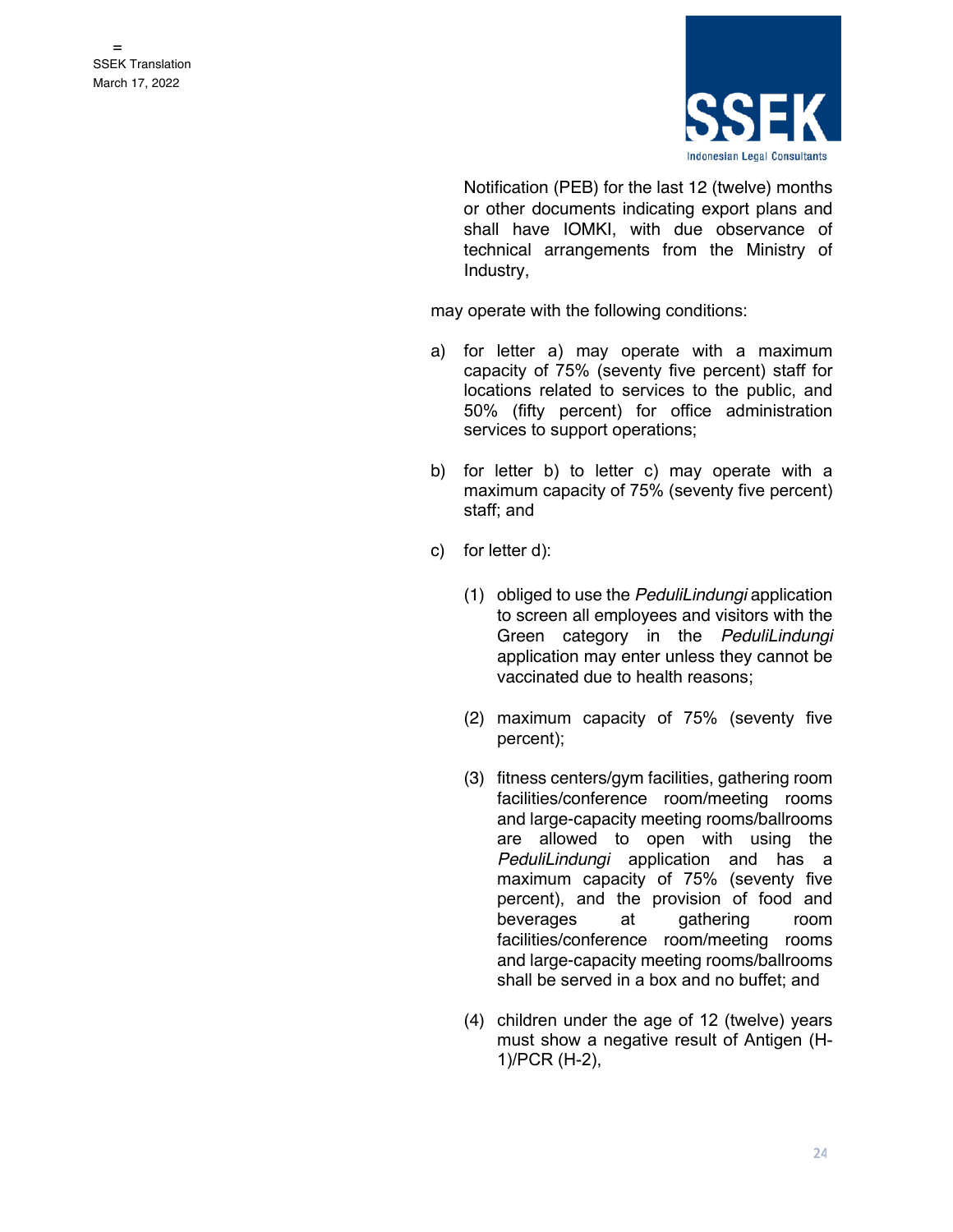

- d) for letter e):
	- (1) can only operate with a shift arrangement with a maximum capacity of 75% (seventy five percent) of staff for each shift only in production facilities/factories;
	- (2) 50% (fifty percent) for office administration services to support operations;
	- (3) number (1) (one) and number (2) (two) are carried out by applying Health protocols;
	- (4) must use the *PeduliLindungi* application for entry and exit arrangements; and
	- (5) employees may not eat at the same time,
- 2) essential in the government sector follows the technical provisions issued by the Minister of Empowerment of State Apparatus and Bureaucratic Reform;
- 3) critical such as:
	- a) health;
	- b) security and order;
	- c) disaster management;
	- d) energy;
	- e) logistics, transportation, and distribution especially for the public's basic needs;
	- f) food and beverage industry and its support, including for livestock and pets;
	- g) fertilizer and petrochemicals;
	- h) cement and building materials;
	- i) national vital objects;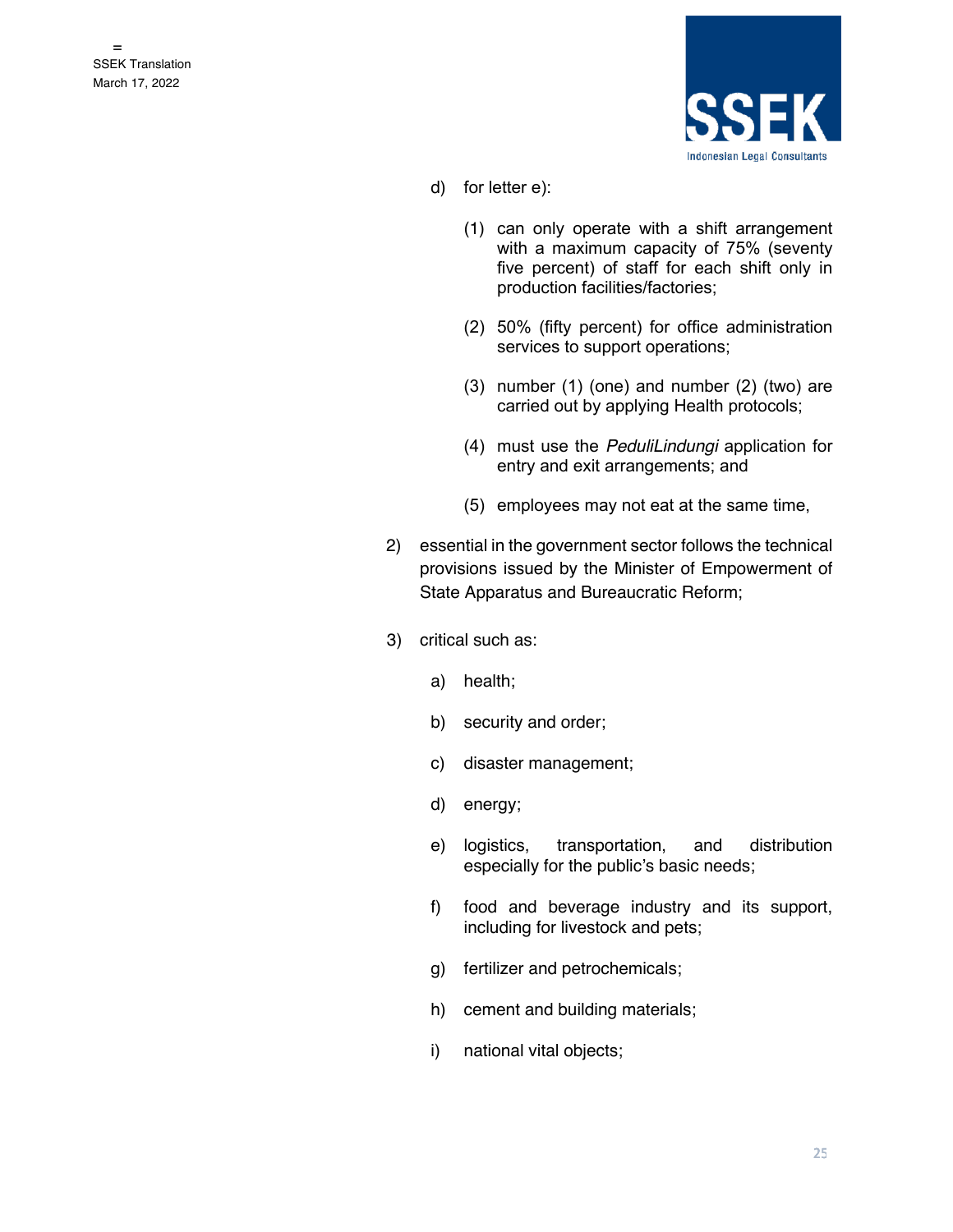

- j) national strategic projects;
- k) construction (public infrastructure including telecommunications and broadcasting infrastructure); and
- l) basic utilities (electricity, water, and waste management),

may operate with the following conditions:

- a) for letter a) may operate with 100% (one hundred percent) staff without any exceptions including the Integrated Service Post (Posyandu) as part of the effort to provide essential health services to the community so that they operate 100% (one hundred percent) without any exceptions;
- b) for letter b) can operate 100% (one hundred percent) of the staff without any exceptions;
- c) for letter c) to letter l) may operate with 100% (one hundred percent) of maximum staff, only in production/construction/service facilities to the public and for office administration services to support operations, a maximum of 50% (fifty percent) staff is applied;
- d) companies included in the sectors contained in letters  $d$ ,  $e$ ,  $f$ ,  $g$ ,  $h$ ,  $k$ ,  $h$ ,  $e$ ,  $h$  and  $h$  are required to use the *PeduliLindungi* application which has started since September 7, 2021 to screen all employees and visitors who enter the production/construction/service facilities and office administration areas; and
- e) companies that are included in the sector contained in letter c are required to obtain a recommendation from the technical ministry of their sector development before being able to gain access to use the *PeduliLindungi* application,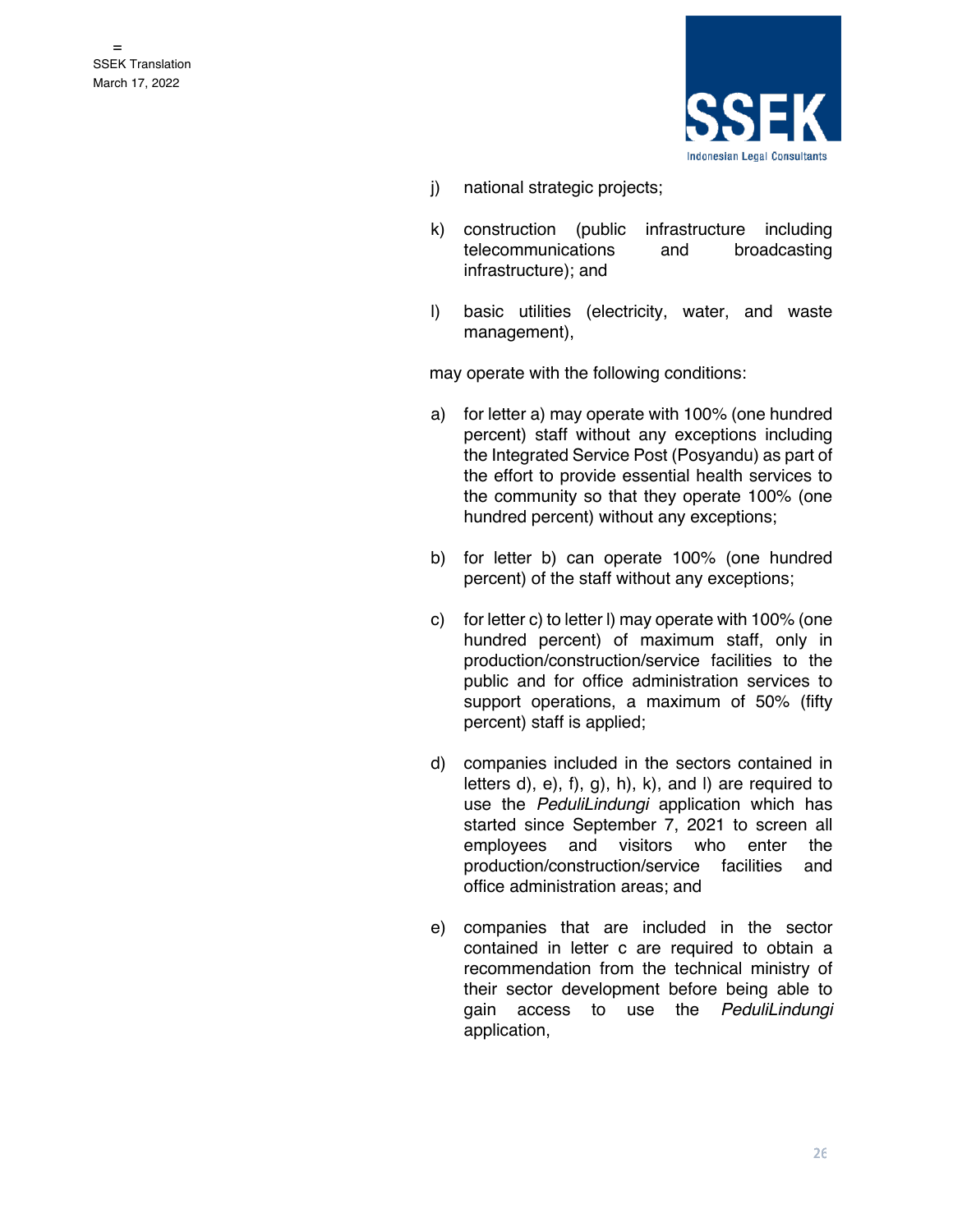

- 4) for supermarkets, hypermarkets, traditional markets, grocery stores and convenience stores selling daily necessities, operation hours are limited to 21.00 local time with a visitor capacity of 75% (seventy five percent);
- 5) for supermarkets and hypermarkets are required to use the *PeduliLindungi* application starting from September 14, 2021 and only visitors with the Green category in the *PeduliLindungi* application may enter unless they cannot be vaccinated due to health reasons; and
- 6) for pharmacies and drug stores may be open for 24 (twenty-four) hours,
- d. community markets that sells non-daily necessities may operate with a maximum capacity of 75% (seventy five percent) and operating hours of up to 20.00 local time;
- e. street vendors, grocery stores, voucher agents/outlets, barbershops, laundry, hawkers, small repair shops, vehicle washes, and others with its kind are allowed to open with strict Health protocols for up to 21.00 local time whose technical arrangements are regulated by the Regional Government;
- f. the implementation of dining/drinking activities in public places:
	- 1) food stalls/*warteg*, street vendors, hawker stalls and its kind are allowed to open with strict health protocols until 21.00 local time with a maximum of 75% (seventy-five percent) visitors and a mealtime of 60 (sixty) minutes which technical arrangements are regulated by the Regional Government;
	- 2) restaurants/diners, cafes located in closed buildings/shops or open areas, both those located in separate locations and located in shopping centers/malls, are permitted to open with the following conditions:
		- a) with strict health protocols until 21.00 local time;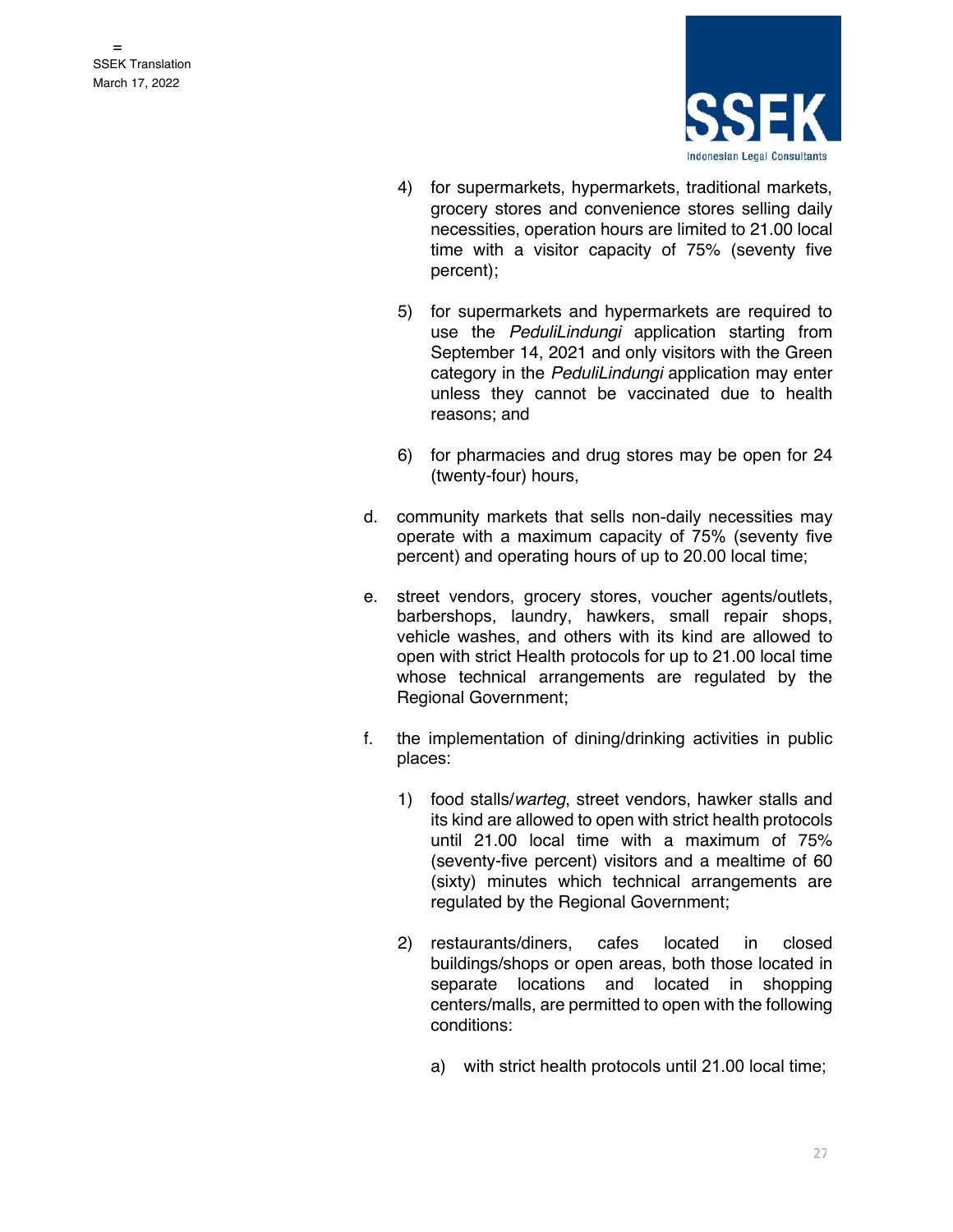

- b) with a maximum capacity of 75% (seventy five percent);
- c) maximum mealtime of 60 (sixty) minutes; and
- d) required to use the *PeduliLindungi* application to screen all visitors and employees,
- 3) restaurants/diners, cafes with operating hours starting at night may operate with the following conditions:
	- a) with strict health protocols and operating hours from 18.00 to a maximum of 00.00 local time;
	- b) with a maximum capacity of 50% (fifty percent);
	- c) maximum mealtime of 60 (sixty) minutes; and
	- d) required to use the *PeduliLindungi* application to screen all visitors and employees, and only visitors with the Green category in the *PeduliLindungi* application may enter unless they cannot be vaccinated due to health reasons,
- 4) technical arrangements for number 1) to number 3) are regulated by the Regional Government,
- g. activities at shopping centers/malls/trade centers are opened with a maximum capacity of 75% (seventy five percent) until 21.00 local time with the following conditions:
	- 1) with due observance to the provisions in letter c.4) and letter f.2);
	- 2) children under 12 (twelve) years old are allowed to enter and must be accompanied by their parents. Specifically for children aged 6 (six) years up to 12 (twelve) years old, they are required to show proof of vaccination of at least the first dose;
	- 3) children's playgrounds and entertainment venues in shopping centers/malls/trade centers are opened provided that they show proof of complete vaccination specifically for each child aged 6 (six) to 12 (twelve) years old who enter;
	- 4) must use the *PeduliLindungi* application for all visitors and employees and only visitors with the Green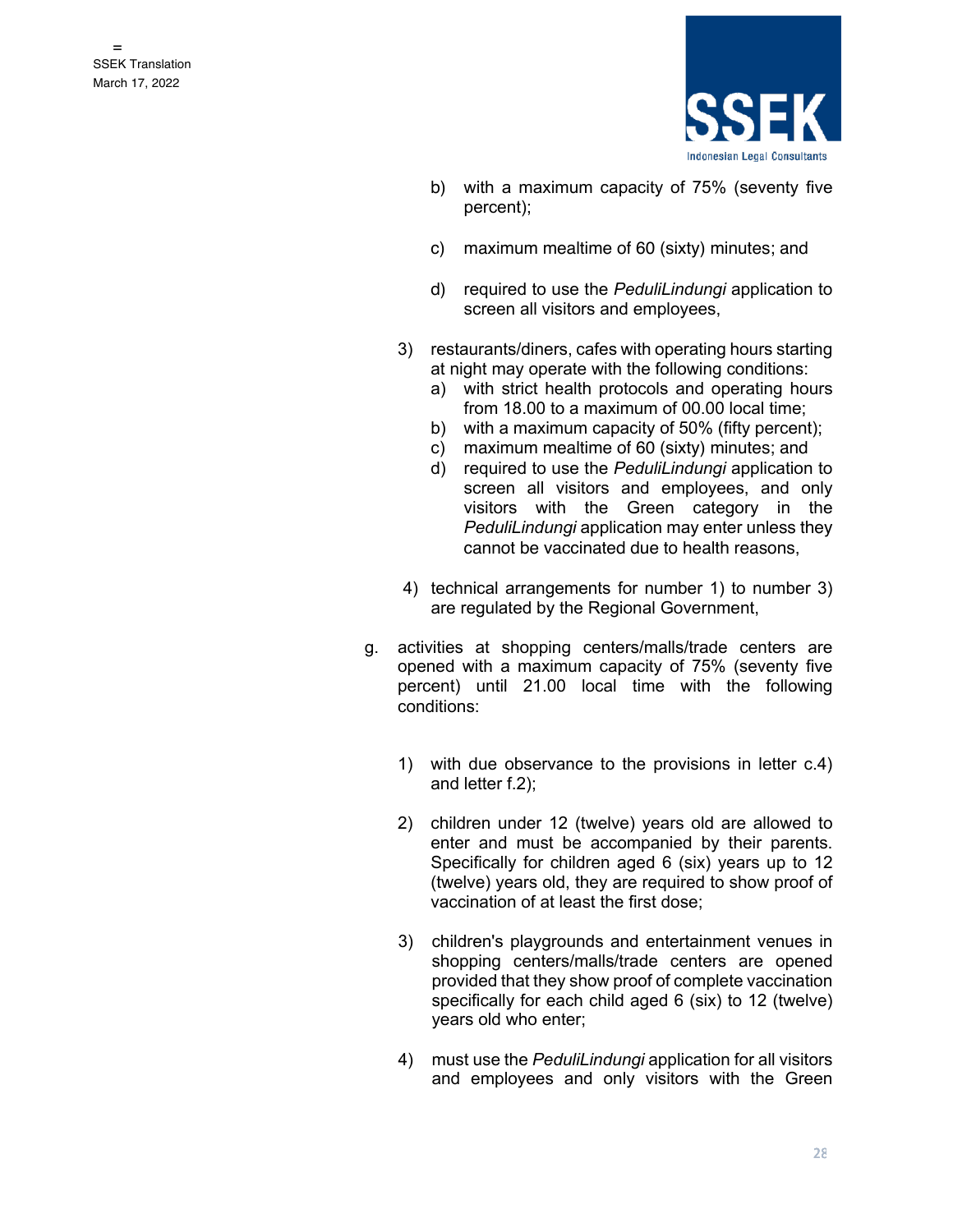

category in the *PeduliLindungi* application may enter unless they cannot be vaccinated due to health reasons,

- h. Cinemas may operate under the following conditions:
	- 1) required to use the *PeduliLindungi* application to screen all visitors and employees;
	- 2) maximum capacity of 70% (seventy percent) and only visitors with the Green category in the *PeduliLindungi* application may enter unless they cannot be vaccinated due to health reasons;
	- 3) children under 12 (twelve) years old are allowed to enter and must be accompanied by their parents. Specifically for children aged 6 (six) years up to 12 (twelve) years old, are required to show proof of vaccination of at least the first dose;
	- 4) restaurants/diners and cafes within the cinema area are permitted to accept dine-in with a maximum capacity of 50% (fifty percent) and a maximum of 60 (sixty) minutes mealtime; and
	- 5) following the health protocols regulated by the Ministry of Tourism and Creative Economy, and the Ministry of Health,
- i. the implementation of construction activities for public infrastructure and private construction (construction sites and project sites) operates 100% (one hundred percent) by implementing stricter health protocols;
- j. places of worship (Mosques, Prayer Rooms, Churches, Temples (*Pura*), Viharas and Temples (*Klenteng*) as well as other public places that function as places of worship), can hold congregational worship/religious activities during the implementation period of PPKM Level 2 (one) with a maximum of 75% (seventy five percent) capacity by implementing more stricter health protocols and with due observance to technical provisions from the Ministry of Religion;
- k. public facilities (public areas, public parks, public tourist attractions and other public areas) are permitted to open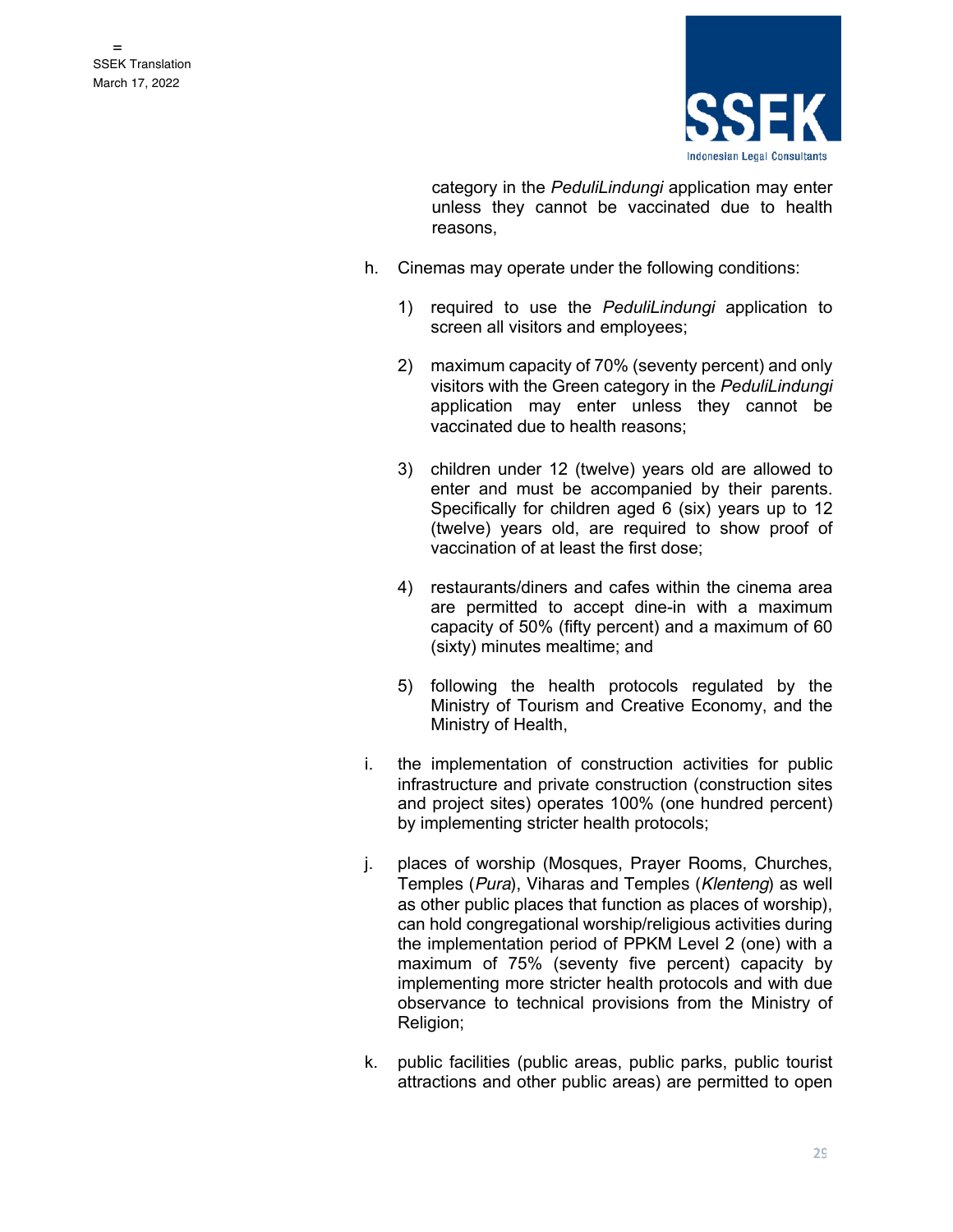

with a maximum capacity of 75% (seventy five percent) by implementing:

- 1) following the health protocol regulated by the Ministry of Health and/or related ministries/institutions;
- 2) required to use the *PeduliLindungi* application to screen all visitors and employees and only visitors with the Green category in the *PeduliLindungi* application may enter unless they cannot be vaccinated due to health reasons;
- 3) children under 12 (twelve) years old must be accompanied by their parents. Specifically for children aged 6 (six) years up to 12 (twelve) years old, they are required to show proof of vaccination at least the first dose; and
- l. arts, culture, sports and social activities (locations of arts, culture, sports facilities and social activities that can cause crowds and masses) are allowed to open with a maximum capacity of 75% (seventy five percent) by implementing stricter health protocols and being required to use the *PeduliLindungi* application and only visitors with the Green category in the *PeduliLindungi* application may enter unless they cannot be vaccinated due to health reasons;
- m. activities at fitness centers/gyms are allowed to open with a maximum capacity of 75% (seventy five percent) by implementing more stricter health protocols and being required to use the *PeduliLindungi* application and only visitors with the Green category in the *PeduliLindungi* application may enter unless they cannot be vaccinated due to health reasons;
- n. public transportation (public vehicles, mass transportation, taxis (conventional and online) and rental vehicles) is enforced with a maximum capacity setting of 100% (one hundred percent) and 100% (one hundred percent) for aircrafts by implementing stricter health protocols;
- o. implementation of wedding receptions may be held with a maximum of 50% (fifty percent) of the room capacity and may not have meals on the premises;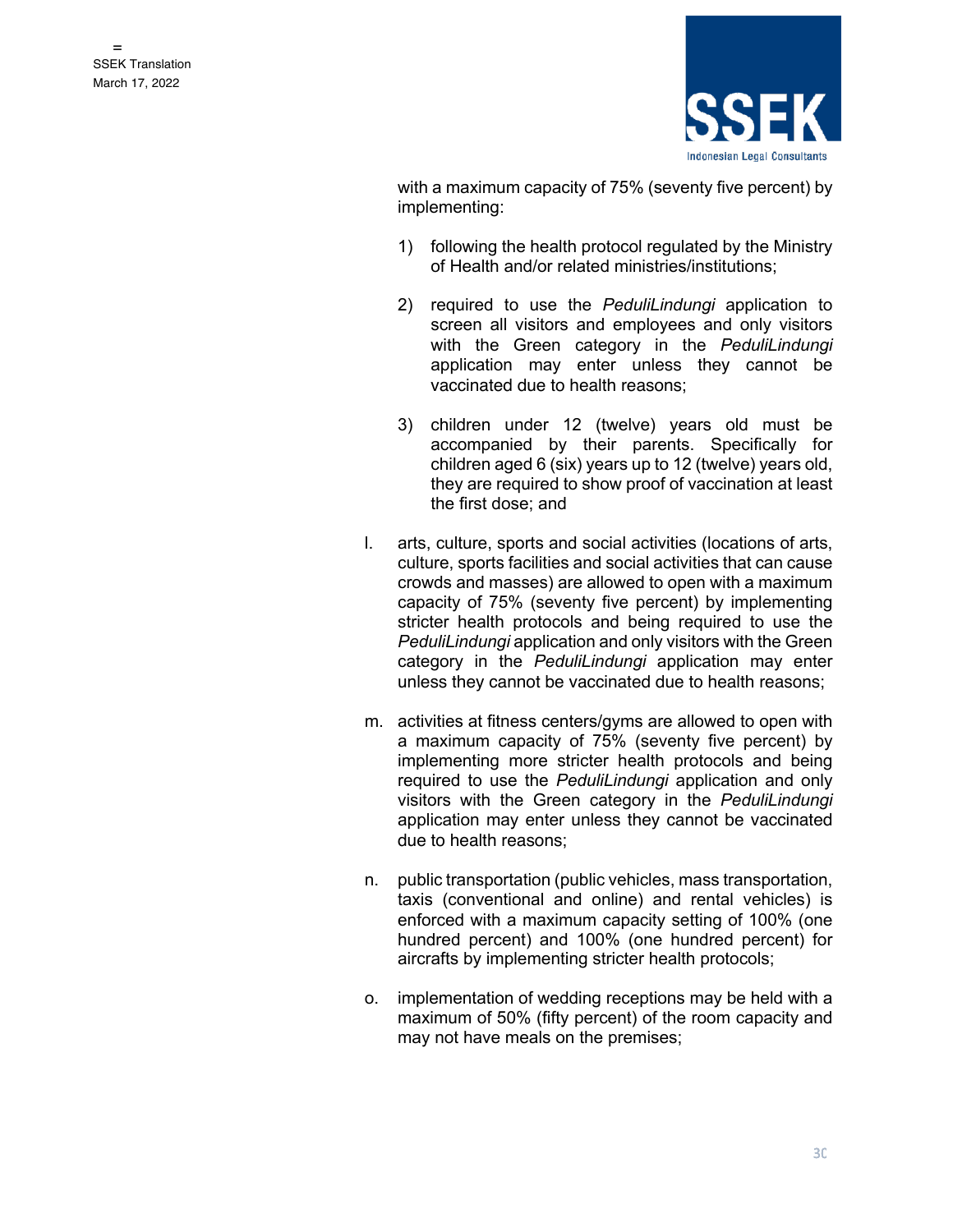

|                | p. requirements for domestic travel using private cars,<br>motorbikes and long-distance public transportation<br>(airplanes, buses, ships, and trains) is in accordance with<br>the provisions stipulated by the National COVID-19<br>Handling Task Force;         |
|----------------|--------------------------------------------------------------------------------------------------------------------------------------------------------------------------------------------------------------------------------------------------------------------|
|                | continue to wear a mask correctly and consistently when<br>q.<br>carrying out activities outside the home and it is not<br>permitted to use a face shield without using a mask; and                                                                                |
|                | the implementation of PPKM at the RT/RW, Village/Sub-<br>r.<br>district and District levels shall be enforced by activating<br>the Posts at each level by observing the criteria territorial<br>control zoning.                                                    |
| <b>SEVENTH</b> | Industries that have an export and domestic orientation in<br>areas of level 3 (three) and level 2 (two) are permitted to<br>operate with a capacity of 100% (one hundred percent) of staff<br>divided into at least 2 (two) shifts with the following conditions: |
|                | a. have an IOMKI and obtain a recommendation from the<br>Ministry of Industry;                                                                                                                                                                                     |
|                | b. companies and its employees are required to use the<br>PeduliLindungi application to screen people entering and<br>leaving the company's production facilities;                                                                                                 |
|                | c. only employees with complete doses of vaccination may<br>enter shifts unless they cannot be vaccinated due to health<br>reasons;                                                                                                                                |
|                | d. all companies must follow the health protocol references<br>determined by the Ministry of Industry and the Ministry of<br>Health; and                                                                                                                           |
|                | e. the Ministry of Industry and regional government are<br>ranked in order to be able to supervise the implementation<br>of this health protocol.                                                                                                                  |
| <b>EIGHTH</b>  | All sports competitions may be held under the following<br>conditions:                                                                                                                                                                                             |
|                | the venue is only in the Regency/City area with criteria of<br>1)                                                                                                                                                                                                  |

level 3 (three), level 2 (two), and level 1 (one);

31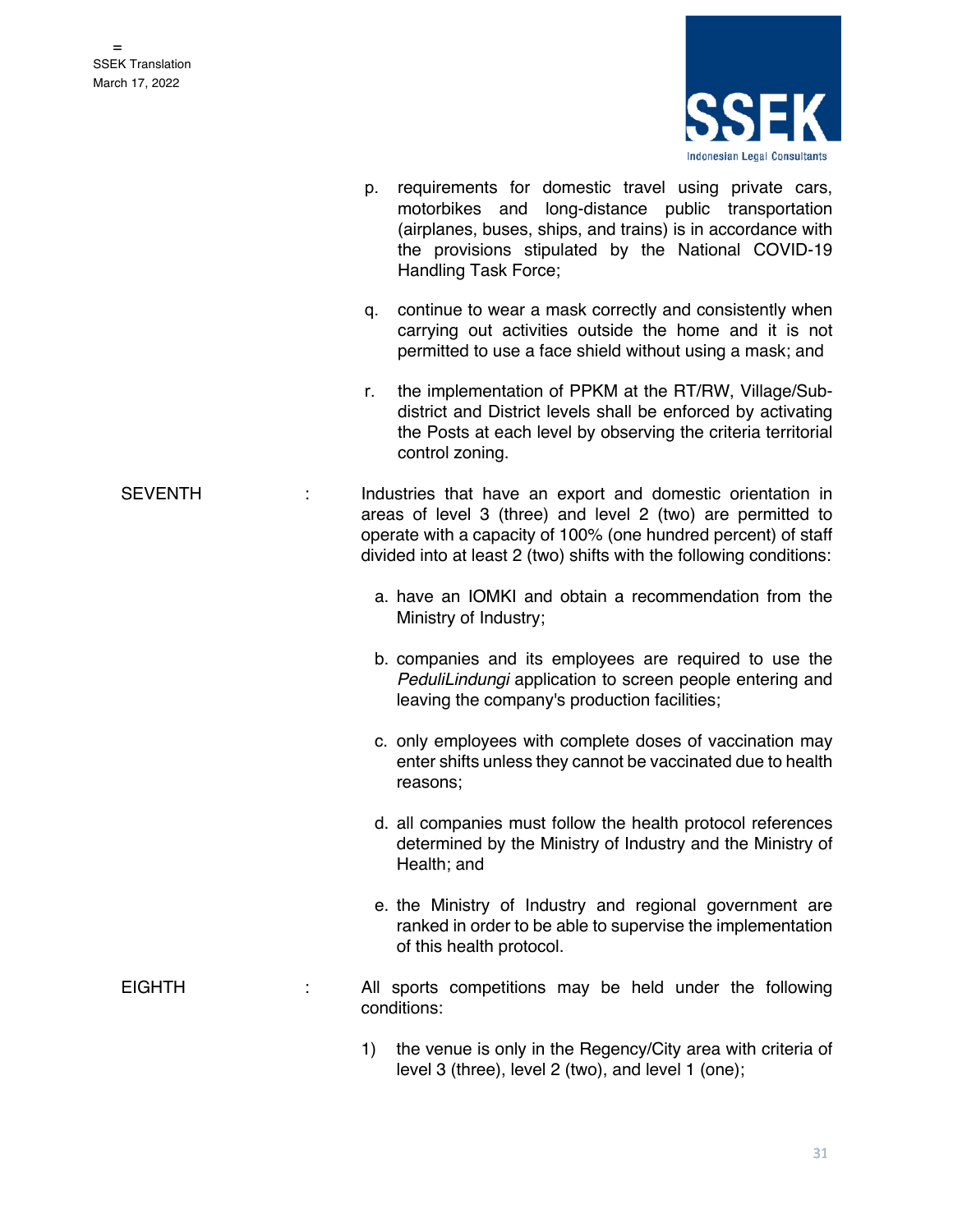

- 2) all players, officials, media crew, and support staff are required to use the *PeduliLindungi* application to screen people entering and leaving competition and training venues;
- 3) the implementation of competitions is allowed to accept live spectators in the stadium with a maximum percentage of stadium capacity following the level criteria in the Regency/City area as follows: 50% (fifty percent) for level 3 (three), 75% (seventy five percent) for level 2 (two) and 100% (one hundred percent) for level 1 (one);
- 4) all players, officials, media crew, and support staff and spectators attending the competition must have received a second dose of vaccination, negative PCR (H-1) with negative results and an Antigen with negative results on match day; and
- 5) the implementation of competitions must follow the health protocol rules as determined by the Ministry of Health.
- NINTH : Restrictions on the entrance of international passenger travel are regulated with the following conditions:
	- a. air entrance is only through Soekarno Hatta Airport in Tangerang, Banten Province, Juanda Airport in Sidoarjo, East Java Province, Ngurah Rai Airport in Denpasar, Bali Province, Hang Nadim Airport in Batam, Riau Islands Province, Raja Haji Fisabilillah Airport in Tanjung Pinang Riau Islands Province, Sam Ratulangi Airport in Manado, North Sulawesi Province and and Zainuddin Abdul Madjid Airport in Central Lombok, West Nusa Tenggara Province;
	- b. the only sea entrance is through Tanjung Benoa in the Province of Bali, Batam, Tanjung Pinang and Lagoi Bintan in the Province of the Riau Archipelago, and Nunukan in the Province of North Kalimantan. Specifically for Tanjung Benoa in Bali Province, cruise ships and sailing ships (yacht) can be used;
	- c. land entrances are only through the State Border Post (*Pos Lintas Batas Negara* or PLBN) Aruk in West Kalimantan Province, Entikong in West Kalimantan Province, and Motaain in East Nusa Tenggara Province;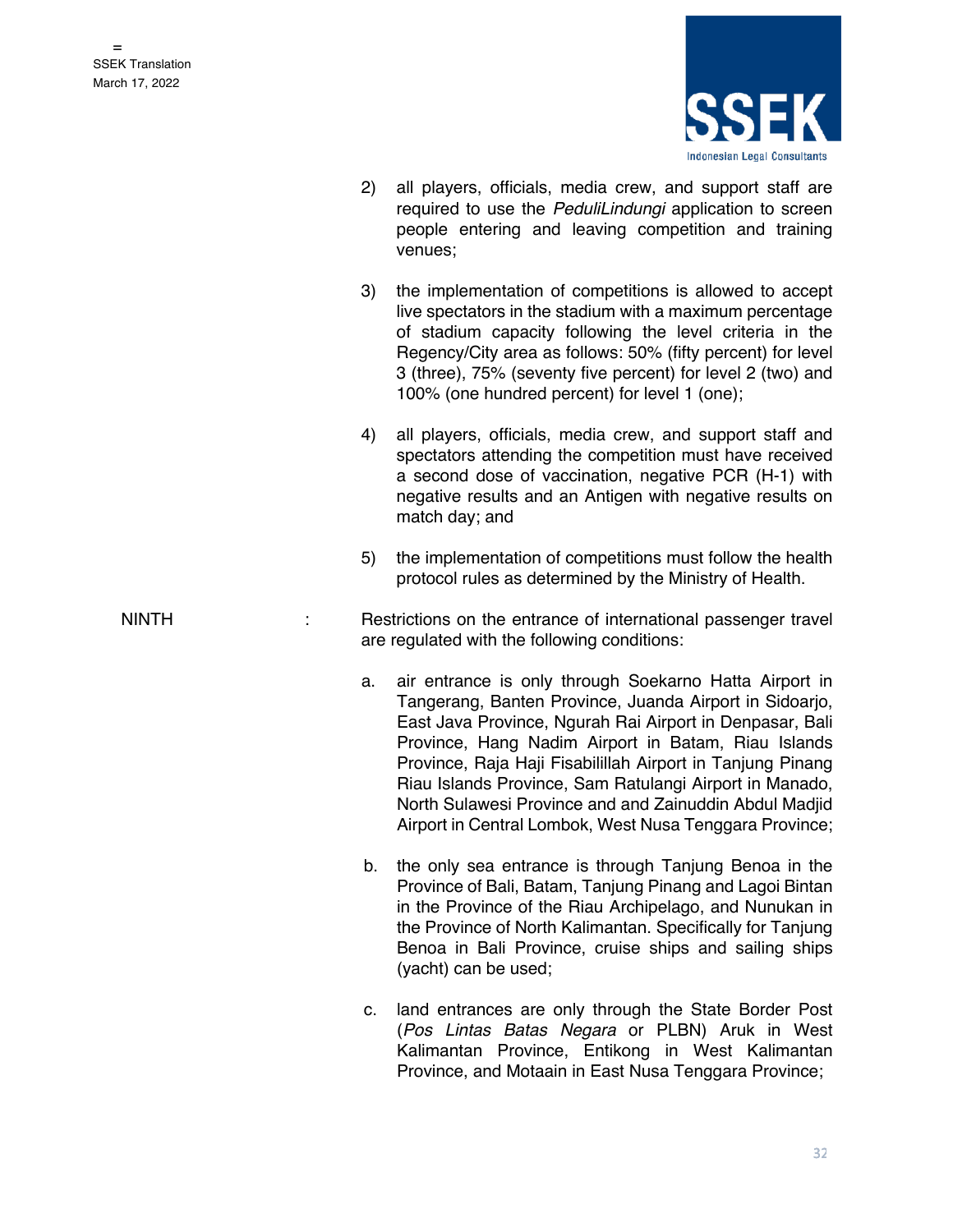

- d. replacement and repatriation services for the Crew of Foreign Citizens (WNA) or Crew of Indonesian Citizens (WNI) on foreign-flagged vessels can be carried out at the following ports: Belawan, Tanjung Balai Karimun (Nipah Island and Tg. Balai Karimun), Batam (Galang Island, Batu Ampar, and Kabil), Merak, Tanjung Priok, Tanjung Perak, Makassar, Benoa, Sorong, Ambon, and Bitung.
	- e. technical arrangements related to the implementation of the provisions as referred to in letters a) to d) and during the transition period will be further regulated by the Ministry of Transportation / National COVID-19 Handling Task Force / related Ministries / Institutions.
- TENTH : The Governor, after receiving the vaccine supply from the Ministry of Health, immediately distributes it to the Regency/City and is not held as a reserve (stock) in the Province.
- ELEVENTH : Governors, Regents and Mayors prohibits any form of activity/activities that can cause crowds.
- TWELEVETH : Governors, Regents and Mayors coordinate and collaborate with the National Army of Indonesia (TNI), the National Police of Republic of Indonesia (Polri) and the Public Prosecutor's Office in implementing PPKM.
- THIRTEENTH : Tighten activities and education with the following principles:

a. COVID-19 is most contagious in closed conditions, long meetings (more than 15 (fifteen) minutes), closerange interactions, crowds, vigorous breathing activities such as singing, talking and laughing and not wearing masks such as when eating together;

- b. the correct and consistent use of masks is the minimum health protocol that everyone should apply;
- c. washing hands with soap or hand sanitizer repeatedly, especially after touching objects touched by other people (such as doorknobs or stair railings), avoid touching the face area with hands;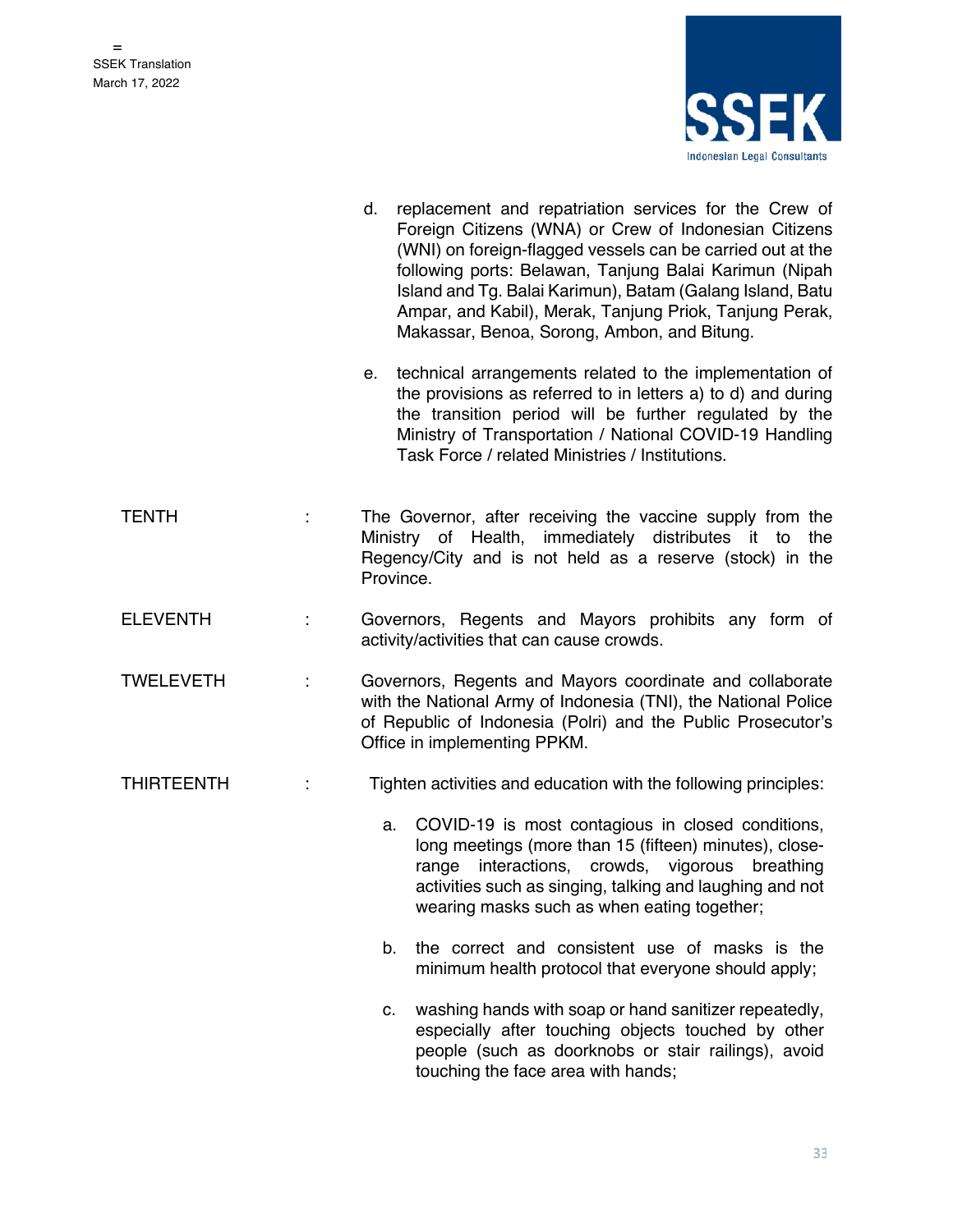

- d. a good type of mask will protect more and using 2 (two) layers is a better choice. Masks should be changed after use of (>4 (more than four) hours);
- e. implementation of health protocols is carried out by considering air ventilation factors, duration, and interaction distance, to minimize the risk of transmission in activities;
- f. distance considerations can be applied as follows:
	- 1) work from home only, and interact only with people who live in the same house;
	- 2) if you have to leave the house, you must always strive for keeping a minimum distance of 2 (two) meters in interacting with other people. Reduce/avoid contact with other people who do not live in the same household; and
	- 3) socializing various visual instructions in public places related to the prevention and handling of COVID-19,
- g. duration considerations can be applied as follows:
	- 1) if you have to interact with other people or attend an activity, do it with a short duration to reduce the risk of transmission; and
	- 2) in an office and other situations, scheduling and rotation can help to reduce the duration interaction,
- h. ventilation considerations can be applied as follows:
	- 1) outdoor activities have a much lower risk of transmission than indoor activities; and
	- 2) the room should always be endeavored to have good air ventilation. Opening doors, windows can be done to reduce the risk of transmission. In the event that the door or window cannot be opened,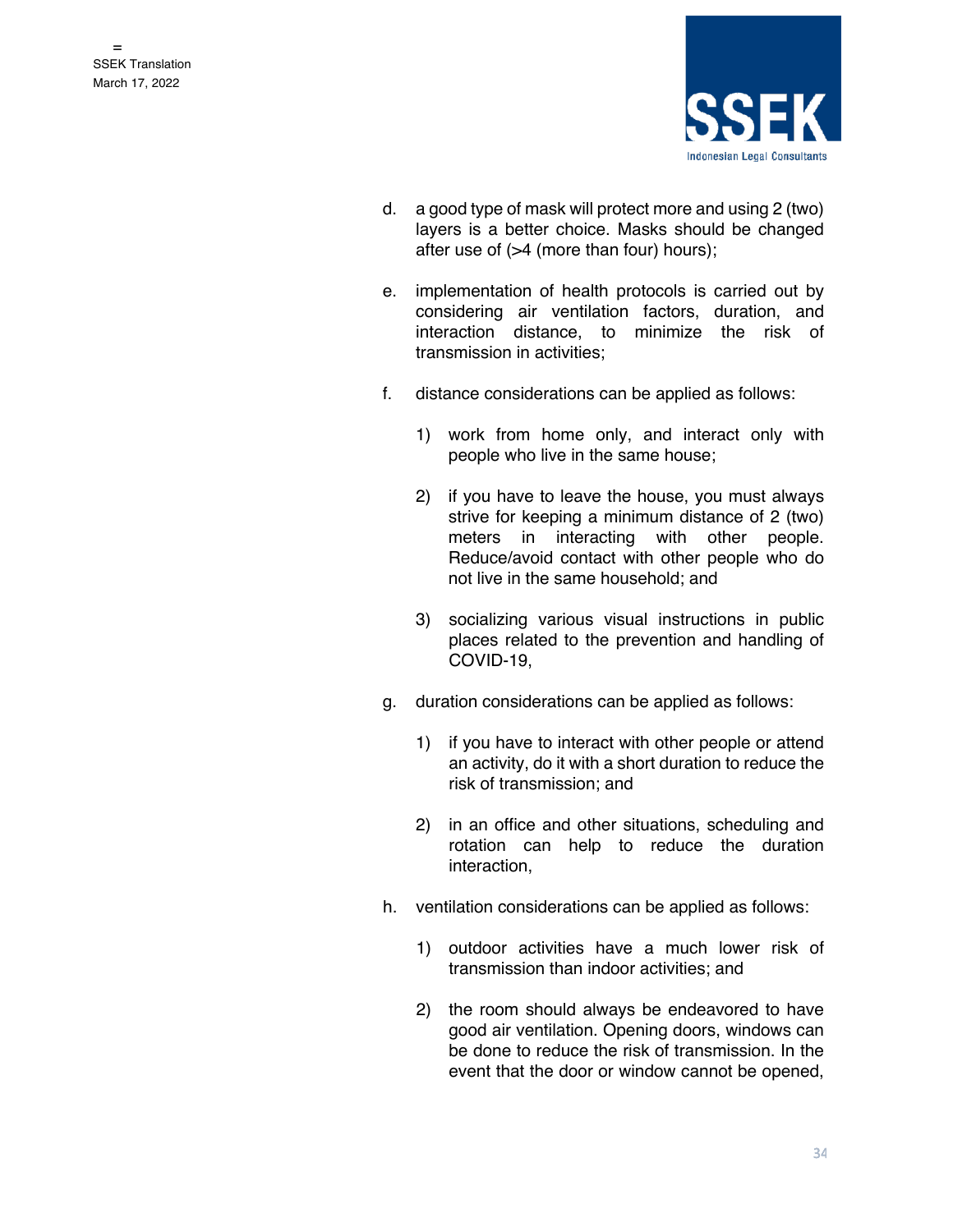

an air purifier with a High Efficiency Particulate Air (HEPA) filter can be used indoors,

- i. in conditions of widespread transmission in communities, then stricter interventions by significantly limiting community mobility need to be carried out;
- j. 3T measures (testing, tracing, treatment) shall always be implemented:

| <b>Weekly Positivity</b><br>rate | <b>Number of tests</b><br>(per 1000<br>inhabitants per<br>week) |  |  |
|----------------------------------|-----------------------------------------------------------------|--|--|
| 5%>                              |                                                                 |  |  |
| $>5\%<15\%$                      |                                                                 |  |  |
| $>15\%<25\%$                     | '''                                                             |  |  |
| $>25\%$                          | 15                                                              |  |  |

1) testing shall be intensified according to the weekly positivity rate, with the following conditions:

Testing shall always be intensified with a target positivity rate of <5% (five percent). The daily testing target is the minimum number of daily tests that must be met by the district/city. The people who are counted into the target testing are suspects and contacts of confirmed cases, not asymptomatic people who are screened. The target number of testing must be achieved at the district/city level following the table below:

| <b>Province</b> | <b>Regency/City</b> | <b>Number of</b><br><b>Testing</b><br>Target/Day |
|-----------------|---------------------|--------------------------------------------------|
| Bali            | Badung              | 104                                              |
|                 | Bangli              | 33                                               |
|                 | <b>Buleleng</b>     | 96                                               |
|                 | Gianyar             | 75                                               |
|                 | Jembrana            | 41                                               |
|                 | Karang Asem         | 60                                               |
|                 | Klungkung           | 26                                               |
|                 | οf<br>City          | 145                                              |
|                 | Denpasar            |                                                  |
|                 | Tabanan             | 65                                               |
| Banten          | City of Cilegon     | 324                                              |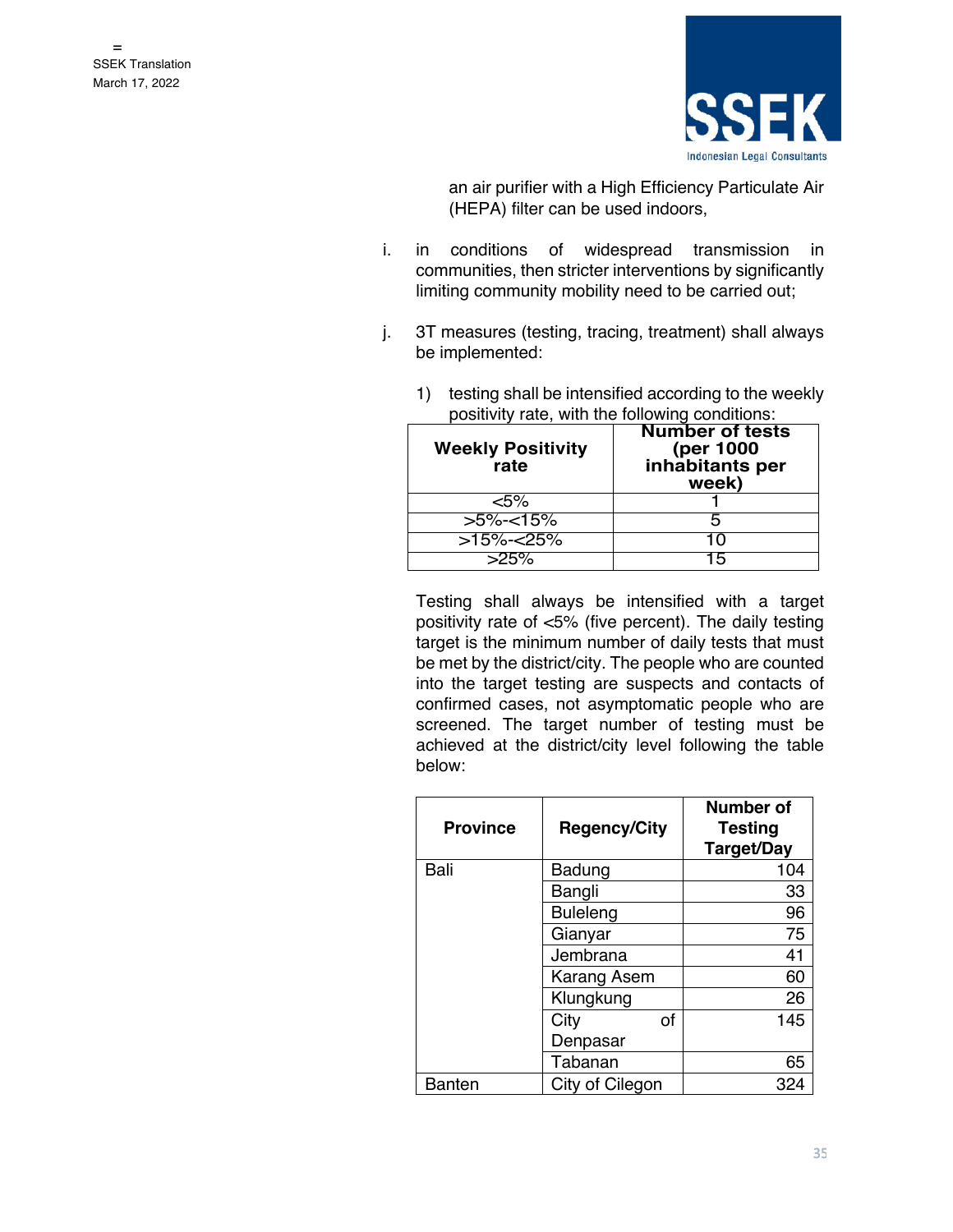

| 513<br>City of Serang<br>1650<br>City<br>of<br>Tangerang<br>City of South<br>1269<br>Tangerang<br>Lebak<br>940<br>879<br>Pandeglang<br>1086<br>Serang<br>2805<br>Tangerang<br><b>DIY</b><br>2281<br><b>Bantul</b><br>Yogyakarta<br>Gunung Kidul<br>1664<br>City<br>οf<br>643<br>Yogyakarta<br>Kulonprogo<br>960<br>Sleman<br>2749<br><b>DKI Jakarta</b><br>Kepulauan<br>19<br>Seribu<br>City of West<br>1902<br>Jakarta<br>City of Central<br>653<br>Jakarta<br>City of South<br>1650<br>Jakarta<br>City of East<br>2107<br>Jakarta<br>City of North<br>1322<br>Jakarta<br>West Java<br>Bandung<br>8166<br><b>West Bandung</b><br>3640<br>Bekasi<br>2888<br>4404<br>Bogor<br>Ciamis<br>871<br>Cianjur<br>1672<br>Cirebon<br>1584<br>Garut<br>3797<br>1260<br>Indramayu<br>Karawang<br>1693<br>City of Bandung<br>3698<br>City of Banjar<br>270<br>City of Bekasi<br>2224<br>City of Bogor<br>798<br>City of Cimahi<br>1308<br>City of Cirebon<br>458 |  |  |
|------------------------------------------------------------------------------------------------------------------------------------------------------------------------------------------------------------------------------------------------------------------------------------------------------------------------------------------------------------------------------------------------------------------------------------------------------------------------------------------------------------------------------------------------------------------------------------------------------------------------------------------------------------------------------------------------------------------------------------------------------------------------------------------------------------------------------------------------------------------------------------------------------------------------------------------------------|--|--|
|                                                                                                                                                                                                                                                                                                                                                                                                                                                                                                                                                                                                                                                                                                                                                                                                                                                                                                                                                      |  |  |
|                                                                                                                                                                                                                                                                                                                                                                                                                                                                                                                                                                                                                                                                                                                                                                                                                                                                                                                                                      |  |  |
|                                                                                                                                                                                                                                                                                                                                                                                                                                                                                                                                                                                                                                                                                                                                                                                                                                                                                                                                                      |  |  |
|                                                                                                                                                                                                                                                                                                                                                                                                                                                                                                                                                                                                                                                                                                                                                                                                                                                                                                                                                      |  |  |
|                                                                                                                                                                                                                                                                                                                                                                                                                                                                                                                                                                                                                                                                                                                                                                                                                                                                                                                                                      |  |  |
|                                                                                                                                                                                                                                                                                                                                                                                                                                                                                                                                                                                                                                                                                                                                                                                                                                                                                                                                                      |  |  |
|                                                                                                                                                                                                                                                                                                                                                                                                                                                                                                                                                                                                                                                                                                                                                                                                                                                                                                                                                      |  |  |
|                                                                                                                                                                                                                                                                                                                                                                                                                                                                                                                                                                                                                                                                                                                                                                                                                                                                                                                                                      |  |  |
|                                                                                                                                                                                                                                                                                                                                                                                                                                                                                                                                                                                                                                                                                                                                                                                                                                                                                                                                                      |  |  |
|                                                                                                                                                                                                                                                                                                                                                                                                                                                                                                                                                                                                                                                                                                                                                                                                                                                                                                                                                      |  |  |
|                                                                                                                                                                                                                                                                                                                                                                                                                                                                                                                                                                                                                                                                                                                                                                                                                                                                                                                                                      |  |  |
|                                                                                                                                                                                                                                                                                                                                                                                                                                                                                                                                                                                                                                                                                                                                                                                                                                                                                                                                                      |  |  |
|                                                                                                                                                                                                                                                                                                                                                                                                                                                                                                                                                                                                                                                                                                                                                                                                                                                                                                                                                      |  |  |
|                                                                                                                                                                                                                                                                                                                                                                                                                                                                                                                                                                                                                                                                                                                                                                                                                                                                                                                                                      |  |  |
|                                                                                                                                                                                                                                                                                                                                                                                                                                                                                                                                                                                                                                                                                                                                                                                                                                                                                                                                                      |  |  |
|                                                                                                                                                                                                                                                                                                                                                                                                                                                                                                                                                                                                                                                                                                                                                                                                                                                                                                                                                      |  |  |
|                                                                                                                                                                                                                                                                                                                                                                                                                                                                                                                                                                                                                                                                                                                                                                                                                                                                                                                                                      |  |  |
|                                                                                                                                                                                                                                                                                                                                                                                                                                                                                                                                                                                                                                                                                                                                                                                                                                                                                                                                                      |  |  |
|                                                                                                                                                                                                                                                                                                                                                                                                                                                                                                                                                                                                                                                                                                                                                                                                                                                                                                                                                      |  |  |
|                                                                                                                                                                                                                                                                                                                                                                                                                                                                                                                                                                                                                                                                                                                                                                                                                                                                                                                                                      |  |  |
|                                                                                                                                                                                                                                                                                                                                                                                                                                                                                                                                                                                                                                                                                                                                                                                                                                                                                                                                                      |  |  |
|                                                                                                                                                                                                                                                                                                                                                                                                                                                                                                                                                                                                                                                                                                                                                                                                                                                                                                                                                      |  |  |
|                                                                                                                                                                                                                                                                                                                                                                                                                                                                                                                                                                                                                                                                                                                                                                                                                                                                                                                                                      |  |  |
|                                                                                                                                                                                                                                                                                                                                                                                                                                                                                                                                                                                                                                                                                                                                                                                                                                                                                                                                                      |  |  |
|                                                                                                                                                                                                                                                                                                                                                                                                                                                                                                                                                                                                                                                                                                                                                                                                                                                                                                                                                      |  |  |
|                                                                                                                                                                                                                                                                                                                                                                                                                                                                                                                                                                                                                                                                                                                                                                                                                                                                                                                                                      |  |  |
|                                                                                                                                                                                                                                                                                                                                                                                                                                                                                                                                                                                                                                                                                                                                                                                                                                                                                                                                                      |  |  |
|                                                                                                                                                                                                                                                                                                                                                                                                                                                                                                                                                                                                                                                                                                                                                                                                                                                                                                                                                      |  |  |
|                                                                                                                                                                                                                                                                                                                                                                                                                                                                                                                                                                                                                                                                                                                                                                                                                                                                                                                                                      |  |  |
|                                                                                                                                                                                                                                                                                                                                                                                                                                                                                                                                                                                                                                                                                                                                                                                                                                                                                                                                                      |  |  |
|                                                                                                                                                                                                                                                                                                                                                                                                                                                                                                                                                                                                                                                                                                                                                                                                                                                                                                                                                      |  |  |
|                                                                                                                                                                                                                                                                                                                                                                                                                                                                                                                                                                                                                                                                                                                                                                                                                                                                                                                                                      |  |  |
|                                                                                                                                                                                                                                                                                                                                                                                                                                                                                                                                                                                                                                                                                                                                                                                                                                                                                                                                                      |  |  |
|                                                                                                                                                                                                                                                                                                                                                                                                                                                                                                                                                                                                                                                                                                                                                                                                                                                                                                                                                      |  |  |
|                                                                                                                                                                                                                                                                                                                                                                                                                                                                                                                                                                                                                                                                                                                                                                                                                                                                                                                                                      |  |  |
|                                                                                                                                                                                                                                                                                                                                                                                                                                                                                                                                                                                                                                                                                                                                                                                                                                                                                                                                                      |  |  |
|                                                                                                                                                                                                                                                                                                                                                                                                                                                                                                                                                                                                                                                                                                                                                                                                                                                                                                                                                      |  |  |
|                                                                                                                                                                                                                                                                                                                                                                                                                                                                                                                                                                                                                                                                                                                                                                                                                                                                                                                                                      |  |  |
|                                                                                                                                                                                                                                                                                                                                                                                                                                                                                                                                                                                                                                                                                                                                                                                                                                                                                                                                                      |  |  |
|                                                                                                                                                                                                                                                                                                                                                                                                                                                                                                                                                                                                                                                                                                                                                                                                                                                                                                                                                      |  |  |
|                                                                                                                                                                                                                                                                                                                                                                                                                                                                                                                                                                                                                                                                                                                                                                                                                                                                                                                                                      |  |  |
|                                                                                                                                                                                                                                                                                                                                                                                                                                                                                                                                                                                                                                                                                                                                                                                                                                                                                                                                                      |  |  |
|                                                                                                                                                                                                                                                                                                                                                                                                                                                                                                                                                                                                                                                                                                                                                                                                                                                                                                                                                      |  |  |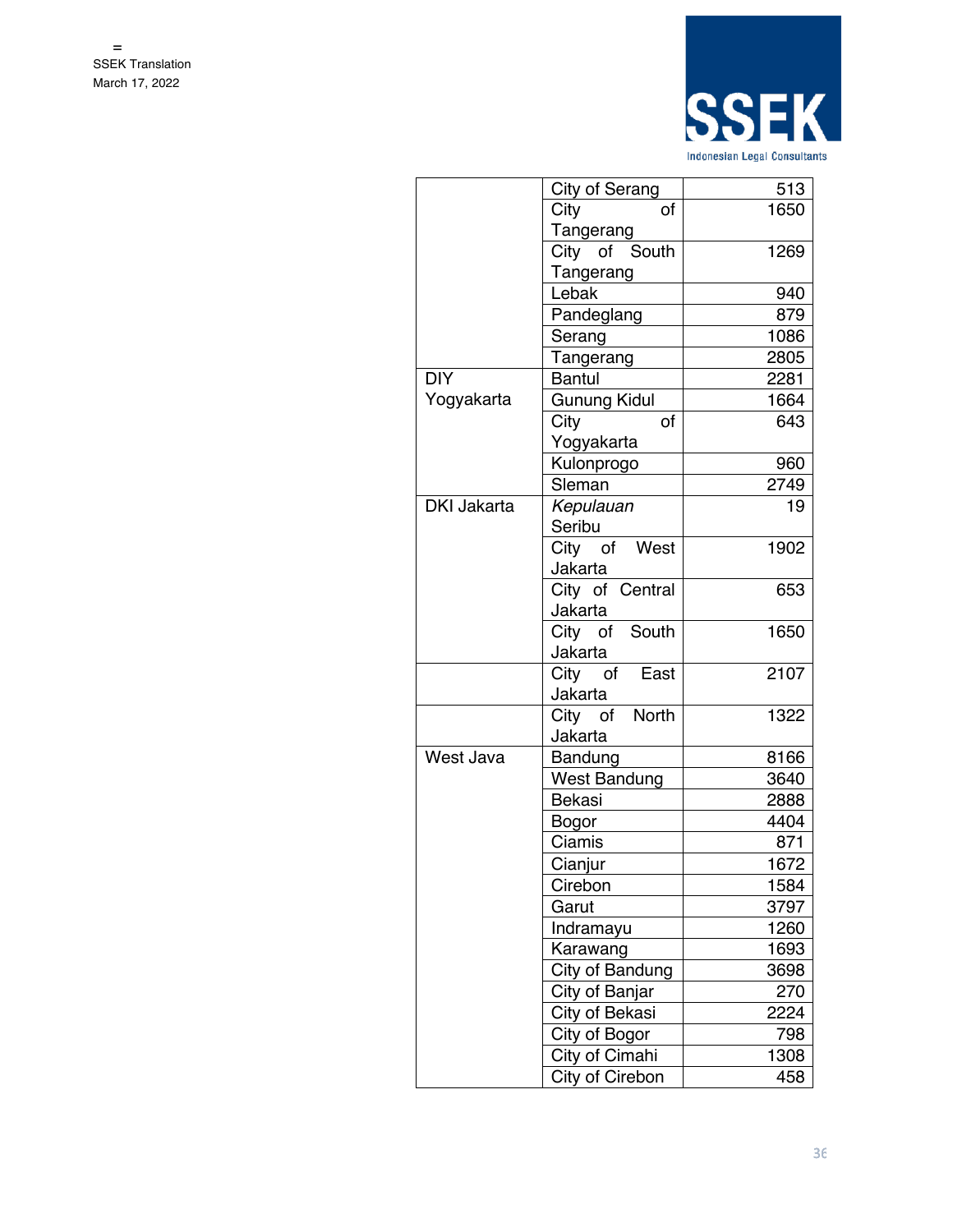

|              | City of Depok    |    | 1827 |
|--------------|------------------|----|------|
|              | City             | of | 47   |
|              | Sukabumi         |    |      |
|              | City             | of | 1470 |
|              | Tasikmalaya      |    |      |
|              | Kuningan         |    | 1573 |
|              | Majalengka       |    | 1762 |
|              | Pangandaran      |    | 291  |
|              | Purwakarta       |    | 1373 |
|              | Subang           |    | 2278 |
|              | Sukabumi         |    | 1814 |
|              | Sumedang         |    | 2542 |
|              | Tasikmalaya      |    | 1294 |
| Central Java | Banjarnegara     |    | 664  |
|              | Banyumas         |    | 3685 |
|              | Batang           |    | 1115 |
|              | <b>Blora</b>     |    | 619  |
|              | Boyolali         |    | 1415 |
|              | <b>Brebes</b>    |    | 1294 |
|              | Cilacap          |    | 3716 |
|              | Demak            |    | 847  |
|              | Grobogan         |    | 989  |
|              | Jepara           |    | 928  |
|              | Karanganyar      |    | 1287 |
|              | Kebumen          |    | 854  |
|              | Kendal           |    | 702  |
|              | Klaten           |    | 1679 |
|              | City             | of | 261  |
|              | Magelang         |    |      |
|              | City             | of | 446  |
|              | Pekalongan       |    |      |
|              | City of Salatiga |    | 286  |
|              | City             | οf | 2694 |
|              | Semarang         |    |      |
|              | City             | of | 743  |
|              | Surakarta        |    |      |
|              | City of Tegal    |    | 536  |
|              | <b>Kudus</b>     |    | 638  |
|              | Magelang         |    | 2812 |
|              | Pati             |    | 1810 |
|              | Pekalongan       |    | 1295 |
|              | Pemalang         |    | 1858 |
|              | Purbalingga      |    | 680  |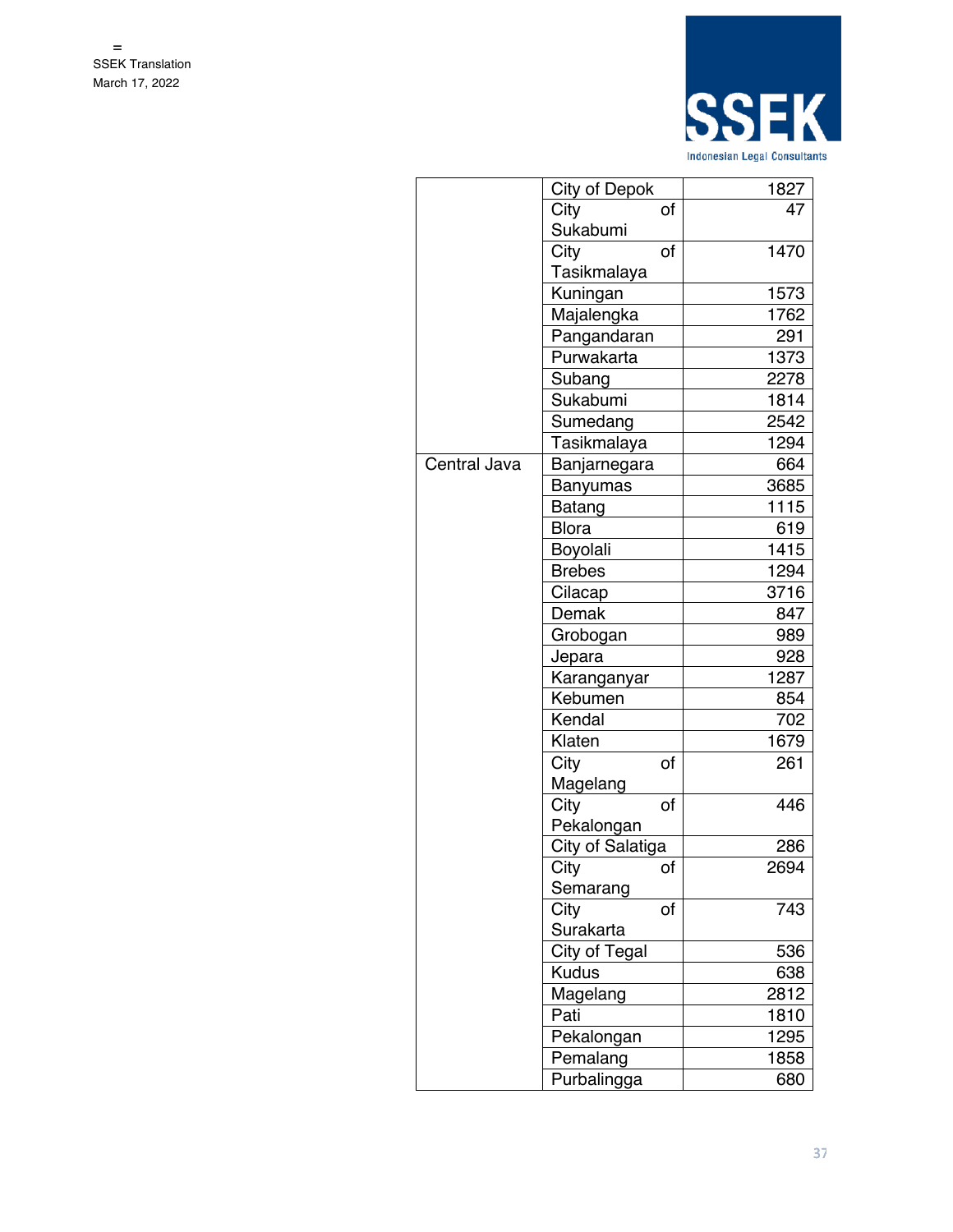

|           | Purworejo         |      | 1024 |  |
|-----------|-------------------|------|------|--|
|           | Rembang           | 462  |      |  |
|           | Semarang          |      | 1549 |  |
|           | Sragen            |      | 1272 |  |
|           | Sukoharjo         |      | 1291 |  |
|           | Tegal             |      | 2054 |  |
|           | <b>Temanggung</b> |      | 1120 |  |
|           | Wonogiri          | 1368 |      |  |
|           | Wonosobo          | 1698 |      |  |
| East Java | Bangkalan         |      | 722  |  |
|           | Banyuwangi        |      | 1161 |  |
|           | <b>Blitar</b>     |      | 836  |  |
|           | Bojonegoro        |      | 898  |  |
|           | Bondowoso         |      | 561  |  |
|           | Gresik            |      | 969  |  |
|           | Jember            |      | 1772 |  |
|           | Jombang           |      | 913  |  |
|           | Kediri            |      | 1138 |  |
|           | City of Batu      |      | 152  |  |
|           | City of Blitar    | 103  |      |  |
|           | City of Kediri    |      |      |  |
|           | City of Madiun    | 255  |      |  |
|           | City of Malang    | 632  |      |  |
|           | City              | of   | 94   |  |
|           | Mojokerto         |      |      |  |
|           | City              | οf   | 29   |  |
|           | Pasuruan          |      |      |  |
|           | City              | of   | 174  |  |
|           | Probolinggo       |      |      |  |
|           | City              | of   | 2091 |  |
|           | Surabaya          |      |      |  |
|           | Lamongan          |      | 172  |  |
|           | Lumajang          |      | 750  |  |
|           | Madiun            |      | 490  |  |
|           | Magetan           |      | 455  |  |
|           | Malang            |      | 1893 |  |
|           | Mojokerto         |      | 164  |  |
|           | Nganjuk           |      | 1518 |  |
|           | Ngawi             |      | 601  |  |
|           | Pacitan           | 398  |      |  |
|           | Pamekasan         | 647  |      |  |
|           | Pasuruan          |      | 1186 |  |
|           | Ponorogo          |      | 627  |  |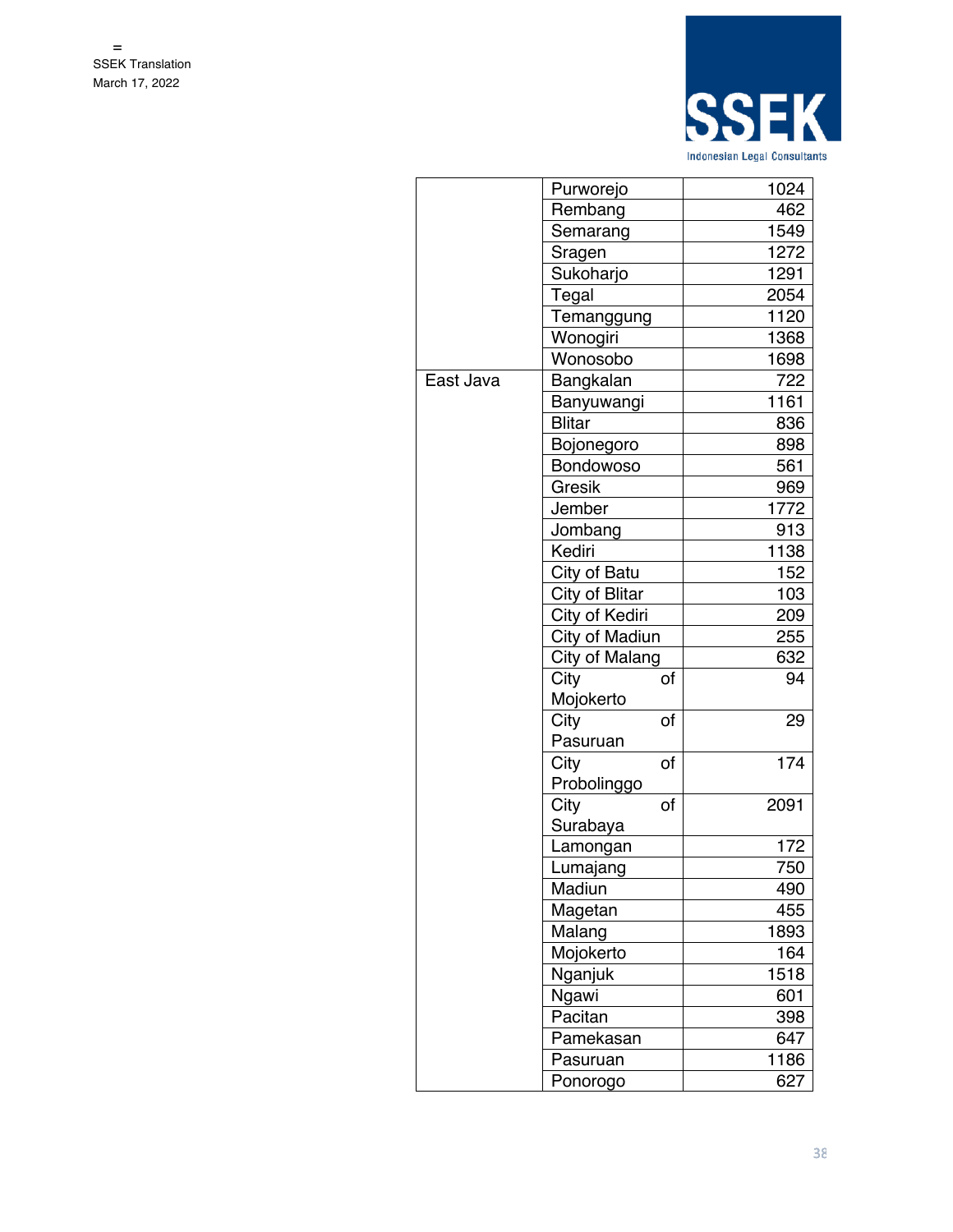

|       | Probolinggo | 849     |
|-------|-------------|---------|
|       | Sampang     | 722     |
|       | Sidoarjo    | 1682    |
|       | Situbondo   | 494     |
|       | Sumenep     | 157     |
|       | Trenggalek  | 501     |
|       | Tuban       | 847     |
|       | Tulungagung | 751     |
| Total |             | 154,367 |

- 2) tracing shall be carried out until there are more than 15 close contacts per confirmed case. Quarantine needs to be carried out on those who has been identified as close contacts. Close contacts once identified shall be checked (entry-test) and quarantine shall be carried out. If the test result is positive, then isolation is compulsory. If the test result is negative, then a follow-up quarantine is compulsory. On the 5th day of quarantine, it is necessary to re-examine (exit-test) to see if the virus is detected after/during the incubation period. If negative, the patient is considered to have completed the quarantine; and
- 3) treatment needs to be done comprehensively according to the severity of the symptoms. Only patients with moderately severe and critical symptoms need to be hospitalized. Isolation needs to be done strictly to prevent transmission,

acceleration of vaccination efforts must continue to be carried out to protect as many people as possible and this effort is carried out to reduce the rate of transmission and prioritize the safety of those who are vulnerable to death (such as elderly people with comorbidities) considering the limited health capacity and long-term impact from COVID-19 infection.

FOURTEENTH : Governor Regents and Mayors are to:

a. accelerate social aid distribution and social safety nets sourced from the Regional Revenues and Expenditures Budget (*Anggaran Pembelanjaan dan Belanja Daerah* or "**APBD**") if there is a need for additional funding for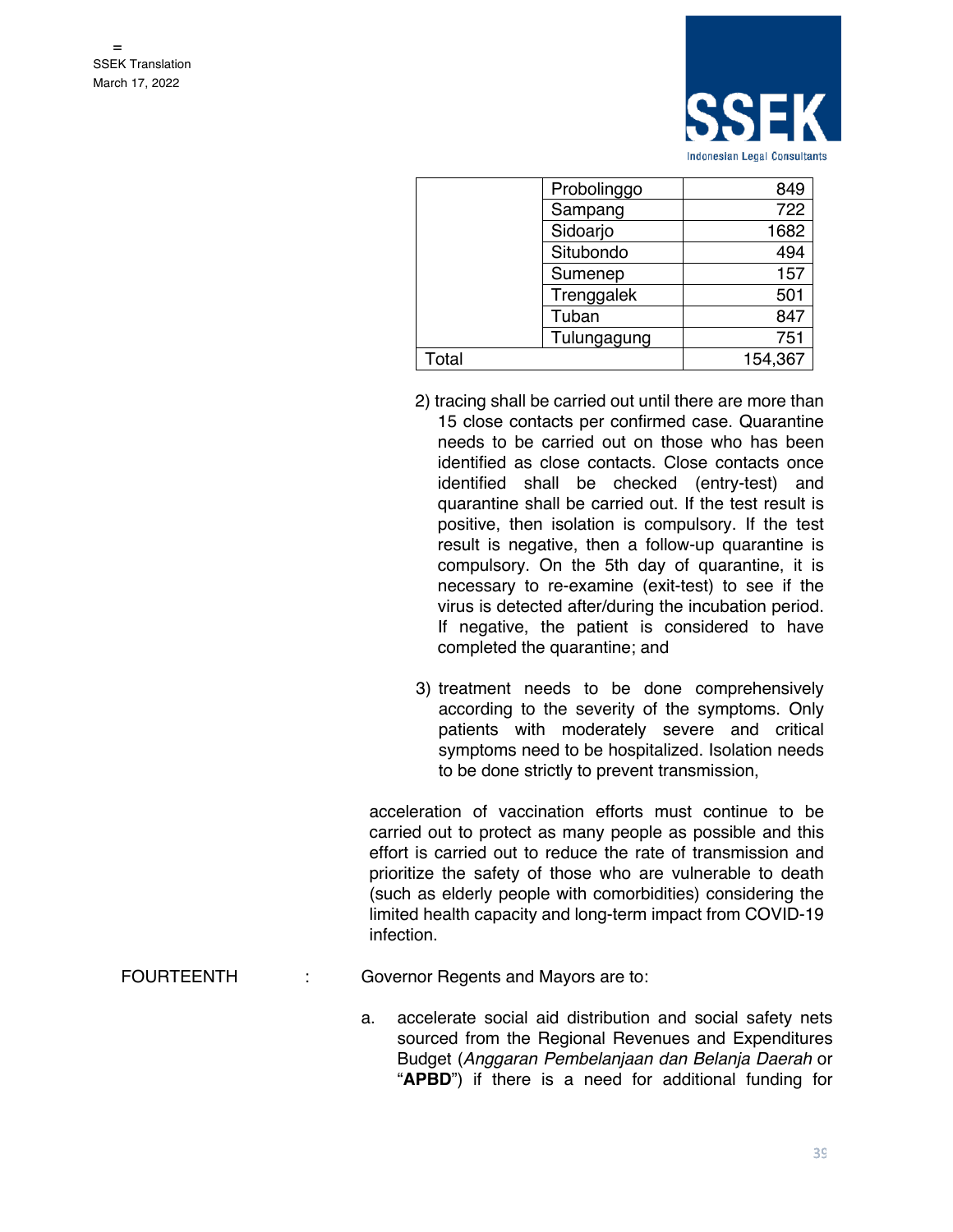

budgeting and distribution of social assistance and social safety nets in supporting the implementation of PPKM COVID-19:

- 1) rationalization and/or reallocation of budgets from programs/activities that are less prioritized in the social assistance budget and social safety nets;
- 2) the procedure for rationalizing and/or reallocating the need for additional funding for budgeting and distribution of social assistance/social safety nets in supporting the implementation of PPKM COVID-19 is guided by Article 4 and Article 5 of Regulation of the Minister of Home Affairs Number 20 of 2020 regarding Acceleration of Handling the Corona Virus Disease 2019 within the Regional Government and Article 3 to Article 6 of the Minister of Home Affairs Regulation Number 39 of 2020 regarding Prioritizing the Use of Budget Allocations for Certain Activities Changes in the Allocation and Use of Regional Revenue and Expenditure Budgets;
- 3) on the acceleration of distribution and implementation of Village Fund - Direct Cash Assistance ("*Bantuan Langsung Tunai - Dana Desa* or "**BLT-DD**"):
	- a) Regents/Mayors to accelerate the evaluation of Expenditure Budget (*Anggaran Pendapatan dan Belanja Desa* or "**APBDesa**") for Villages that have not stipulated a Village Regulation regarding APBDesa ratification of Human Development Cadre (*Kader Pembangunan Manusia* or "**KPM**") data by the Regional Government recording KPM data for BLT-DD recipients on State Budget Treasury System Online Monitoring (*Online Monitoring Sistem Perbendaharaan Anggaran Negara – "***Om-SPAN"**) in accordance with the provisions of the laws and regulations; and
	- b) the Village Head to conduct recording and stipulation of KPM and follow up with the implementation of BLT-DD in accordance with the provisions of the legislation,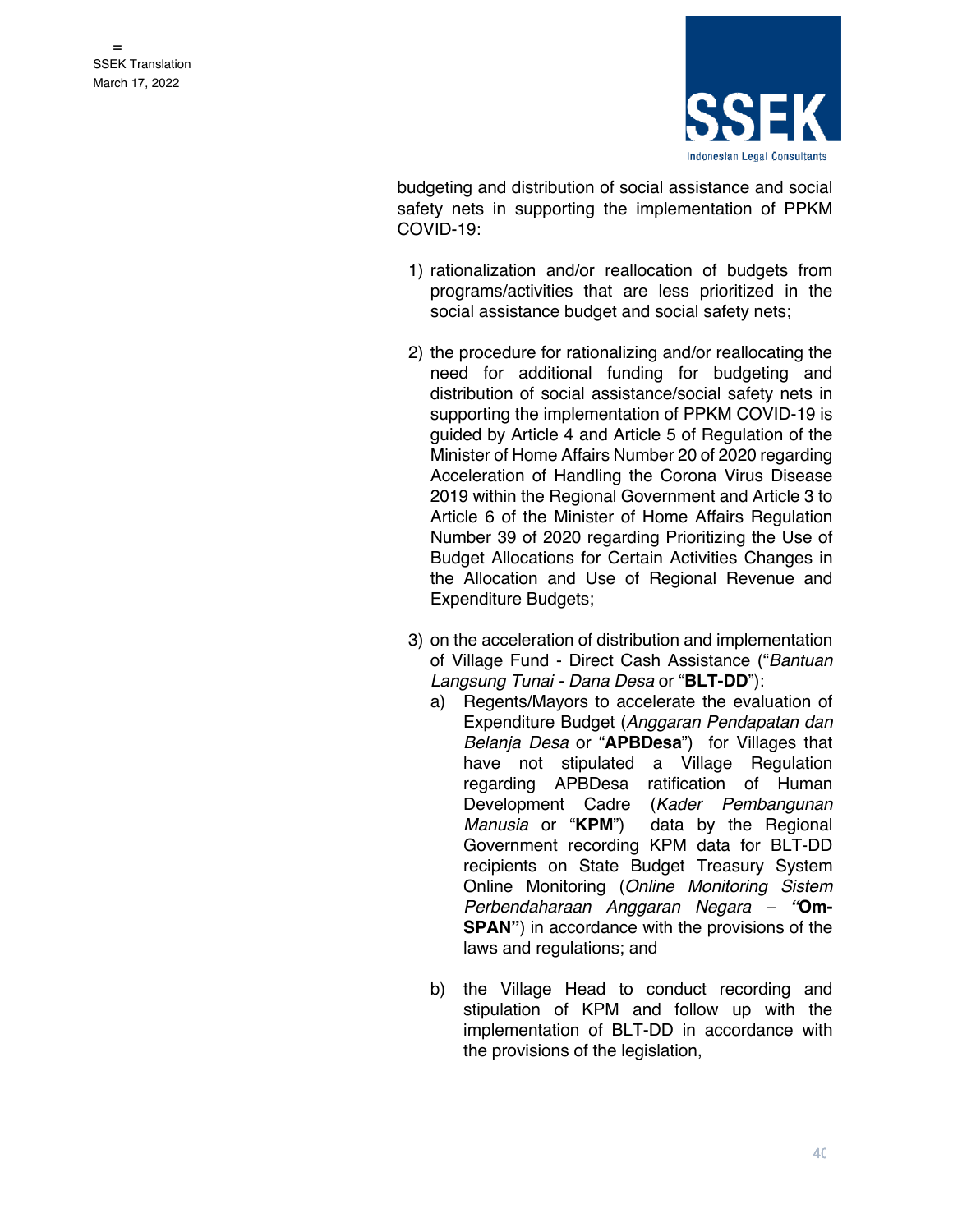

- b. synchronizing social assistance originating from the central with other social assistance sourced from the APBD.
- FIFTEENTH : Funding for the implementation of PPKM due to the COVID-19 Pandemic sourced from the APBD:
	- a. in the implementation of PPKM due to the COVID-19 Pandemic, the Regional Government can make expenditures for which the budget is not yet available, is then followed by proposing an APBD amendment draft;
	- b. the expenditure as referred to in letter a is carried out with a direct charge to the Unexpected Expenditure (*Belanja Tidak Terduga* or "**BTT**");
	- c. in the event that the BTT is insufficient, the Regional Government reschedules the program and activity achievements to prioritize the use of budget allocations for certain activities and/or changes in budget allocations and utilizes available cash reserve through regional head regulations amendments regarding APBD and notifies the head of Region People's Legislative Council. The results of the budget allocation for rescheduling the results of the program and activity achievements are diverted for unexpected expenditures; and
	- d. the procedure for using BTT in the context of implementing PPKM due to the COVID-19 Pandemic originating from the Regional Budget is guided by the Minister of Home Affairs Regulation Number 39 of 2020.
- SIXTEENTH : a. In the event that the Governors, Mayors or Regents do not conduct the provisions as referred to in this Ministerial Instruction, they are imposed with sanctions as stipulated in Article 68 until Article 78 of Law Number 23 of 2014 regarding Regional Government;
	- b. For Business Actors as referred to in the FOURTH Dictum, FIFTH Dictum, and SIXTH Dictum that do not implement the provisions as regulated in this Instruction shall be subject to administrative sanctions until the closure of the business in accordance with the provisions of the laws and regulations; and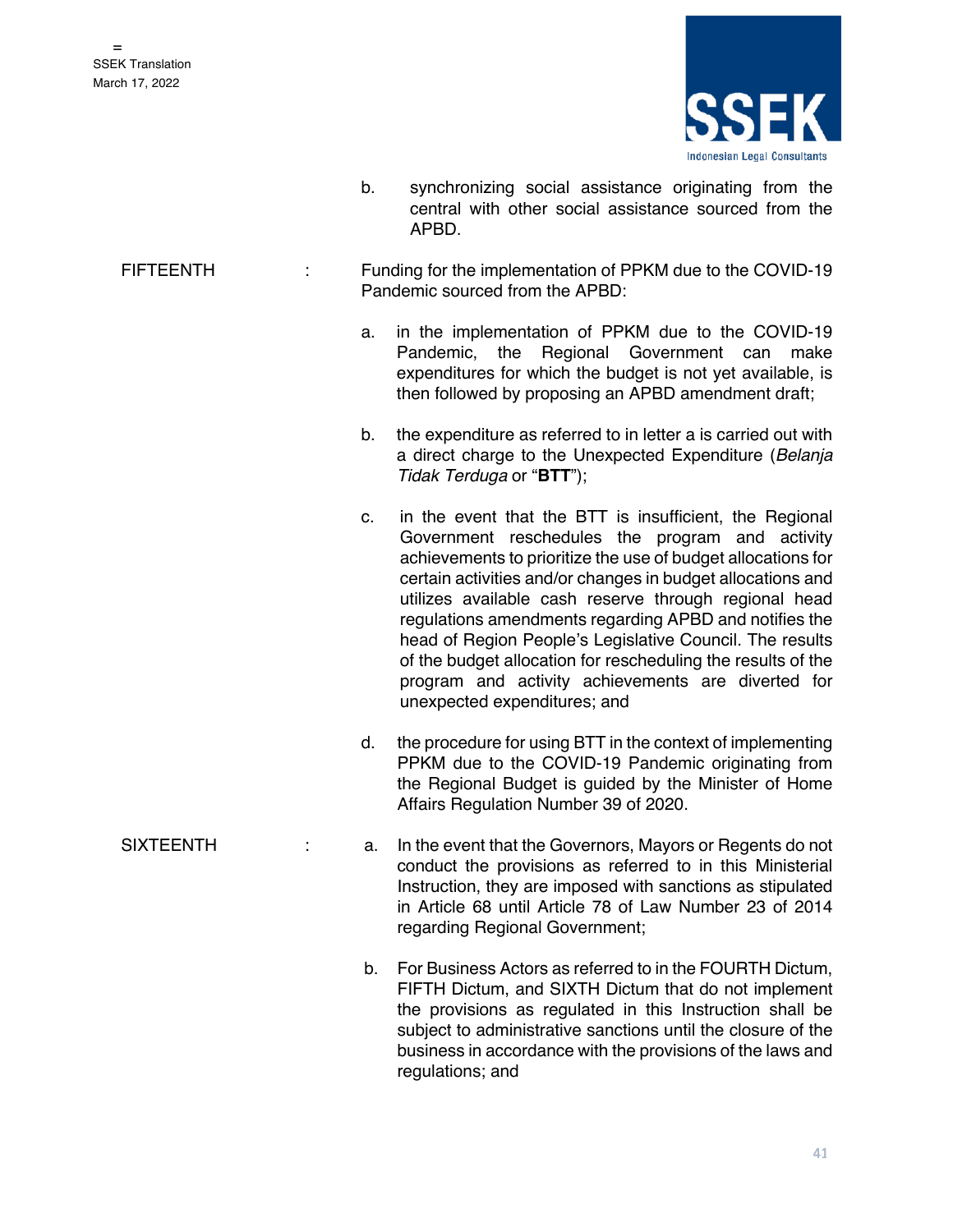

| c. Every person may be imposed with sanctions for violations |  |  |                                                    |  |  |  |  |
|--------------------------------------------------------------|--|--|----------------------------------------------------|--|--|--|--|
|                                                              |  |  | in the framework of controlling infectious disease |  |  |  |  |
|                                                              |  |  | outbreaks according to:                            |  |  |  |  |

- 1) Articles 212 to 218 of the Criminal Code;
- 2) Law Number 4 of 1984 regarding Outbreaks of Infectious Diseases;
- 3) Law Number 6 of 2018 regarding Health Quarantine; and
- 4) Regional Regulations and Regional Head Regulations; as well as
- 5) Provisions of other relevant laws and regulations.
- EIGHTEENTH : This Instruction of the Minister shall enter into force on March 15, 2022 until March 21, 2022.

 Issued in Jakarta on March 14, 2022 MINISTER OF HOME AFFAIRS,

[signed]

MUHAMMAD TITO KARNAVIAN

#### Copies to:

- 1. President of the Republic of Indonesia;
- 2. Vice President of the Republic of Indonesia;
- 3. Chairman of the Audit Board of the Republic of Indonesia;
- 4. Coordinating Minister for Legal And Security Politics;
- 5. Coordinating Minister for Economic Affairs;
- 6. Coordinating Minister for Human Development and Culture;
- 7. Coordinating Minister for Maritime Affairs and Investment;
- 8. Minister of State Secretary;
- 9. Minister of Religion;
- 10. Minister of Finance;